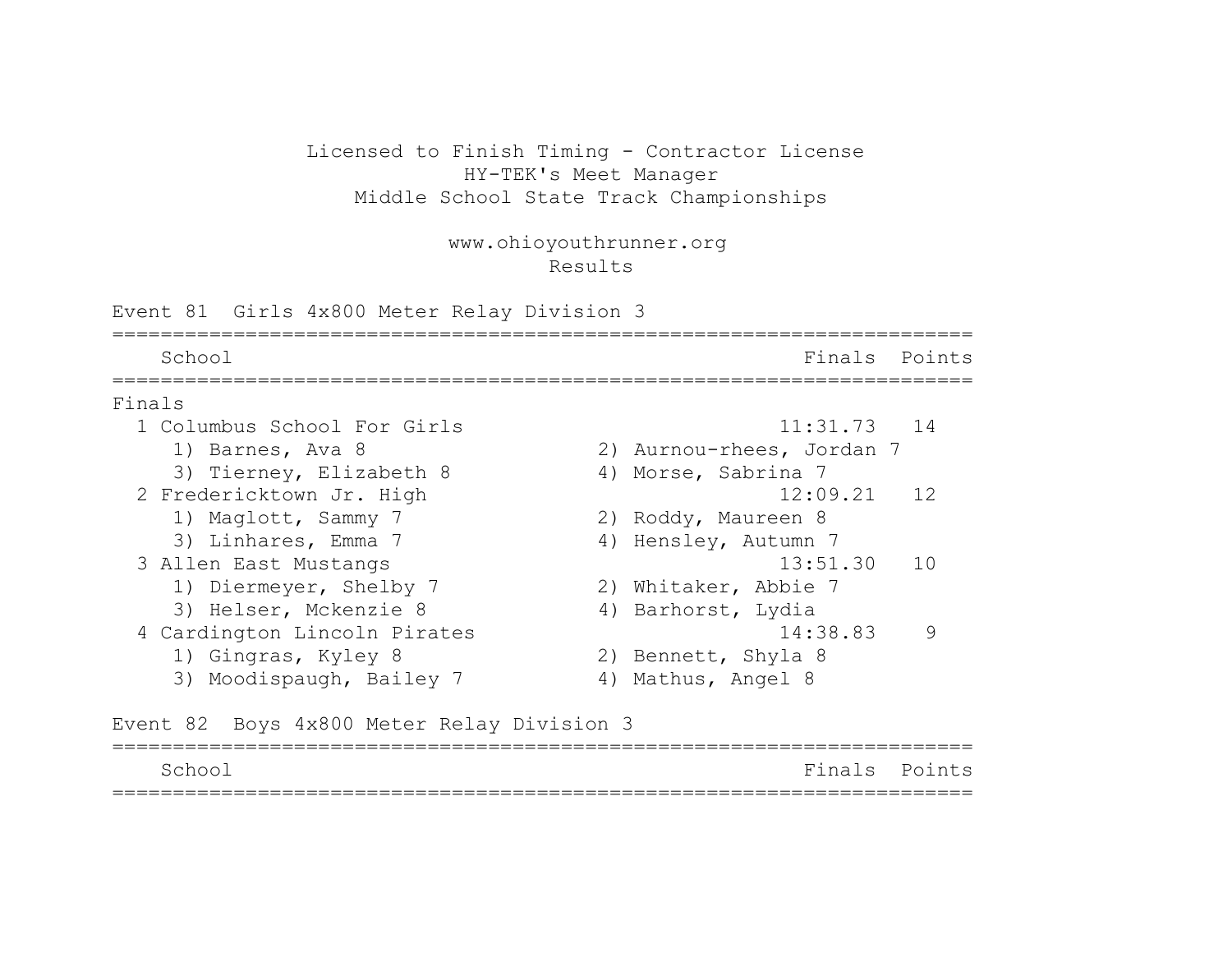## 1 Cardington Lincoln Pirates 12:08.01 14

1) Ratliff, Bryden 7 2) Queener, Alex 3) Striech, Skyler 7 (4) Huffman, Dyllon 8

| Event 83 Girls 100 Meter Hurdles Division 3 |  |  |
|---------------------------------------------|--|--|
|---------------------------------------------|--|--|

| Top 8 Advance by Time<br>Name | Year School    | Prelims H# |                |        |
|-------------------------------|----------------|------------|----------------|--------|
| Preliminaries                 |                |            |                |        |
| 1 Wrasman, Alyssa             | 7 Fort Loramie | 16.43q     | $\perp$        |        |
| 2 Thobe, Aubrey               | 8 Marion Local | $17.20q$ 2 |                |        |
| 3 Prater, Alexis              | 8 Ridgewood Mi | 17.22q     | 2              |        |
| 4 Studer, Allie               | 8 Norwayne Mid | 17.27q     | $\mathbf{1}$   |        |
| 5 Edmisten, Andrea            | 8 Eastern Midd | 17.60q     | 3              |        |
| 6 Swiger, Jenna               | 8 Pymatuning V | 17.74q     | 3              |        |
| 7 Bachman, Burgin             | 8 Liberty Cent | 17.86q     | $\mathbf 1$    |        |
| 8 Bumb, Hanna                 | 8 Montpelier J | 18.18q     | $\mathbf 1$    |        |
| 9 Owen, Madison               | 8 South Range  | 18.32      | $\mathbf 1$    |        |
| 10 Thompson, Hannah           | 8 St. Pius X P | 18.61      | 3              |        |
| 11 Burtis, Sophie             | 8 Calvert Juni | 18.79      | $\overline{2}$ | 18.781 |
| 12 Foster, Raquel             | 8 Ridgewood Mi | 18.79      | $2^{\circ}$    | 18.788 |
| 13 Richardson, Allie          | 8 Allen East M | 18.88      | $\mathbf{2}$   |        |
| 14 Young, Gracie              | 8 Allen East M | 19.39      | 3              |        |
| 15 Wuertz, Kaitlin            | 8 Cardington L | 19.76      | 3              |        |
| 16 Legg, Ashlyn               | 8 Monroeville  | 19.83      | 3              |        |
| 17 Heitkamp, Corynn           | 6 Fort Loramie | 21.72      | $\overline{2}$ |        |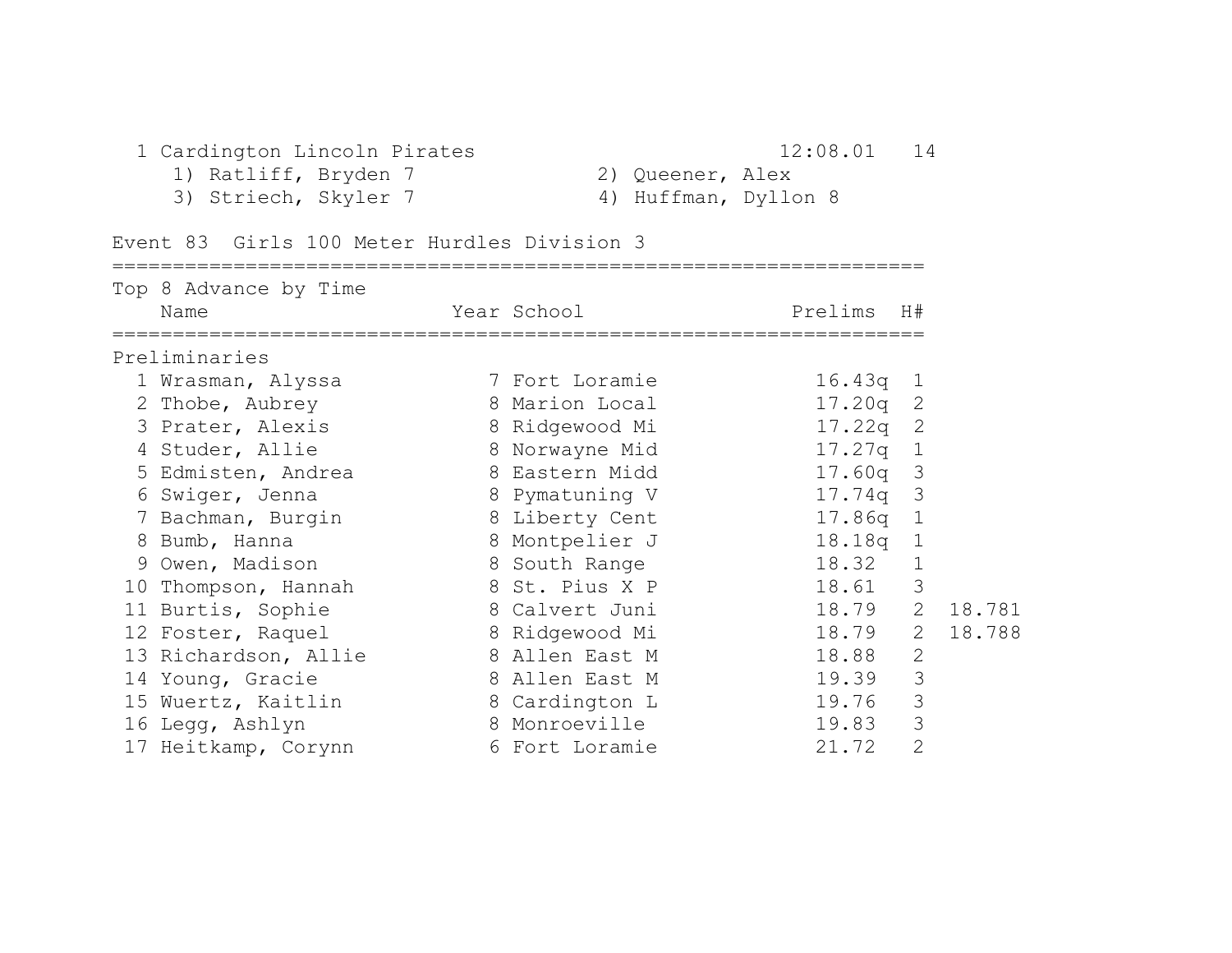|        | Name                                       | Year School    | Finals  | Points       |
|--------|--------------------------------------------|----------------|---------|--------------|
| Finals |                                            |                |         |              |
|        | 1 Wrasman, Alyssa                          | 7 Fort Loramie | 16.60   | 14           |
|        | 2 Studer, Allie                            | 8 Norwayne Mid | 16.66   | 12           |
|        | 3 Prater, Alexis                           | 8 Ridgewood Mi | 17.22   | 10           |
|        | 4 Thobe, Aubrey                            | 8 Marion Local | 17.25   | 9            |
|        | 5 Swiger, Jenna                            | 8 Pymatuning V | 17.66   | 8            |
|        | 6 Edmisten, Andrea                         | 8 Eastern Midd | 17.75   | 7            |
|        | 7 Bumb, Hanna                              | 8 Montpelier J | 17.85   | 6            |
|        | 8 Bachman, Burgin                          | 8 Liberty Cent | 18.07   | 5            |
|        | Event 84 Boys 110 Meter Hurdles Division 3 |                |         |              |
|        | Top 8 Advance by Time                      |                |         |              |
|        | Name                                       | Year School    | Prelims | H#           |
|        | Preliminaries                              |                |         |              |
|        | 1 Keeney, Gregory                          | 8 Fairland Mid | 17.14q  | $\mathbf{1}$ |
|        | 2 Goers, Mason                             | 7 Cardington L | 17.21q  | $\mathbf{1}$ |
|        | 3 Vacco, Cody                              | 8 East Canton  | 17.63q  | 2            |
|        | 4 Hartley, Garrett                         | 8 Mapleton Jun | 17.87q  | $1\,$        |
|        | 5 Davis, Chase                             | 8 Tree of Life | 18.17q  | 2            |
|        | 6 Nofziger, Calvin                         | 8 Pettisville  | 18.28q  | $\mathbf{1}$ |
|        | 7 Tilton, Kaleb                            | 8 Green Middle | 18.58q  | $\mathbf 1$  |

Event 83 Girls 100 Meter Hurdles Division 3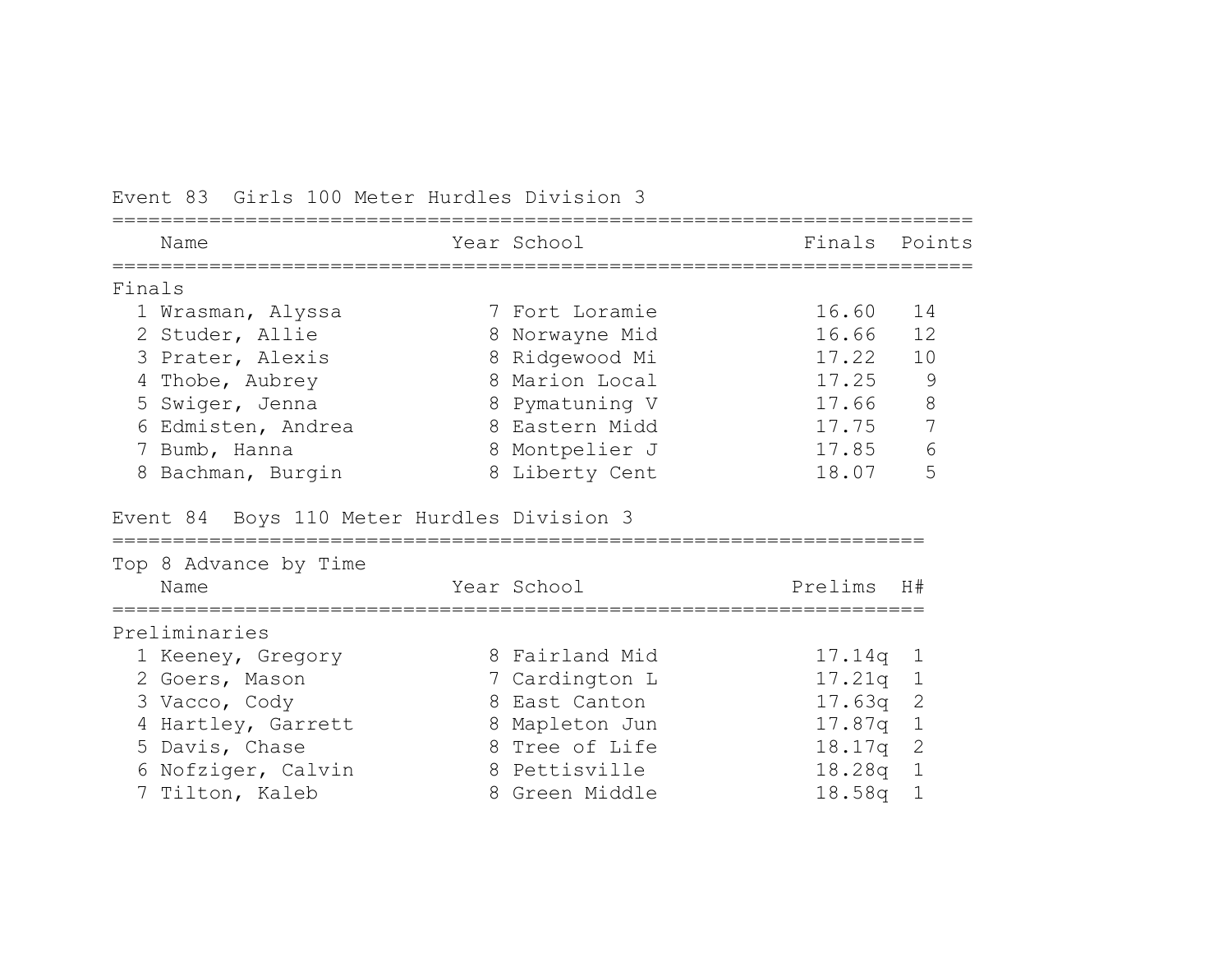| 8 Schmid, Mike       | 8 Eastern Midd | $18.65q$ 2 |                |
|----------------------|----------------|------------|----------------|
| 9 Collins, Justin    | 8 Crestview Re | 18.89      | $\overline{2}$ |
| 10 Nelson, Logan     | 8 Xenia Christ | 18.96 2    |                |
| 11 Helmes, Kyle      | 8 Eastern Midd | 19.01      | $\frac{1}{2}$  |
| 12 Frye, Matthew     | 7 Our Lady of  | 19.12      |                |
| 13 Patterson, Jayson | 7 Mc Cormick M | 21.82      |                |

Event 84 Boys 110 Meter Hurdles Division 3

|        | Name                                     | Year School    | Finals  | Points |
|--------|------------------------------------------|----------------|---------|--------|
| Finals |                                          |                |         |        |
|        | 1 Keeney, Gregory                        | 8 Fairland Mid | 16.98   | 14     |
|        | 2 Vacco, Cody                            | 8 East Canton  | 17.04   | 12     |
|        | 3 Goers, Mason                           | 7 Cardington L | 17.49   | 10     |
|        | 4 Hartley, Garrett                       | 8 Mapleton Jun | 17.72   | 9      |
|        | 5 Nofziger, Calvin                       | 8 Pettisville  | 18.39   | 8      |
|        | 6 Davis, Chase                           | 8 Tree of Life | 18.44   | 7      |
|        | 7 Tilton, Kaleb                          | 8 Green Middle | 18.47   | 6      |
|        | 8 Schmid, Mike                           | 8 Eastern Midd | 18.89   | 5      |
|        | Event 85 Girls 100 Meter Dash Division 3 |                |         |        |
|        | Top 8 Advance by Time                    |                |         |        |
|        | Name                                     | Year School    | Prelims | H#     |
|        | Preliminaries                            |                |         |        |
|        | 1 Burton, Alex                           | 7 West Liberty | 13.59q  | 4      |

2 Sybert, Rylee 8 Columbus Gro 13.67q 3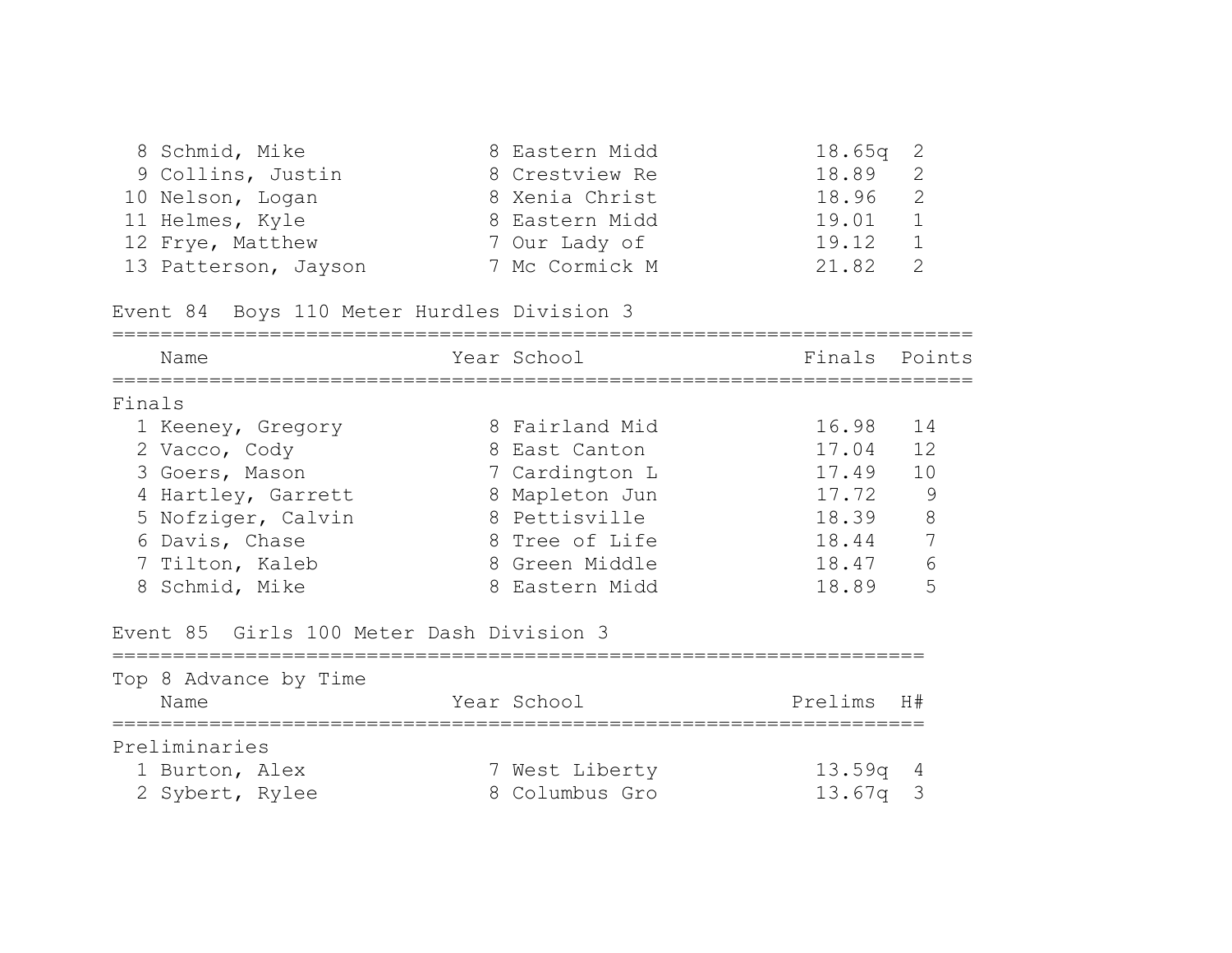| 3 Brewer, Jessica                      | 7 Mount Gilead                   | 13.73q<br>3                     |
|----------------------------------------|----------------------------------|---------------------------------|
| 4 Pierce, Celeste                      | 8 St. Pius X P                   | 13.80q<br>4                     |
| 5 Pryor, Tayla                         | 7 St Patrick o                   | $\mathbf{2}$<br>13.90q          |
|                                        | 6 Sullivan, Grace 8 Norwayne Mid | $\mathbf{2}$<br>13.95q          |
| 7 Gephart, Kennedi 1 7 Fort Loramie    |                                  | 14.07q<br>4                     |
| 8 Muslovski, Kayla                     | 7 Springfield                    | 14.09q<br>4                     |
| 9 Dewolf, Emily                        | 8 Columbus Sch                   | 3<br>14.20                      |
| 10 Pontious, Karrington 8 Buckeye Trai |                                  | 5<br>14.25                      |
| 11 Kellish, Abbey                      | 8 Ridgewood Mi                   | 3<br>14.29                      |
| 12 Vaughn, Hannah                      | 7 Fredericktow                   | 5<br>14.31                      |
| 13 Monagan, Phelan 7 Tree of Life      |                                  | 5<br>14.35                      |
| 14 Ellwood, Alexa                      | 7 Village Acad                   | 14.48<br>4                      |
| 15 Murry, Nay-nay                      | 7 St Patrick o                   | 3<br>14.50                      |
| 16 Meyer, Zoe                          | 7 Calvert Juni                   | $\overline{2}$<br>14.56         |
| 17 Overstake, Karlie 17 8 Eastern Midd |                                  | $\overline{4}$<br>14.61         |
| 18 Mattson, Ashley                     | 7 Ada Junior H                   | 3<br>14.68                      |
| 19 Kidd, Kaitlyn                       | 8 Norwayne Mid                   | $\sqrt{2}$<br>14.75             |
| 20 Matthews, Zehniya 6 St Patrick o    |                                  | 5<br>14.86                      |
| 21 Curtis, Baylee                      | 8 Liberty Cent 15.29             | $\mathbf 1$                     |
| 22 Bauknight, Jordan 6 Columbus Sch    |                                  | $\mathbf{2}$<br>15.49<br>15.483 |
| 23 Reed, Antonia                       | 7 Kipp Journey 15.49             | 5<br>15.487                     |
| 24 Meklus, Daley                       | 5 St Patrick o                   | 15.489<br>15.49<br>$\mathbf 1$  |
| 25 Creasap, Emily                      | 7 Grove City C                   | 15.83<br>$\mathbf{1}$           |
| 26 Stringer, Mckenzie 1 7 Columbus Sch |                                  | $\mathbf 1$<br>16.11            |
| 27 Arthur, Addie                       | 7 Columbus Sch                   | $\overline{2}$<br>16.23         |
| 28 Newman, Ellie                       | 8 Village Acad                   | 5<br>16.34                      |
| 29 Owen, Kayla                         | 6 South Range                    | $\overline{2}$<br>16.52         |
| 30 Young, Amaya                        | 8 Eastern Midd                   | $\mathcal{S}$<br>17.04          |
| 31 Beier, Haley                        | 6 St Patrick o                   | $\overline{4}$<br>17.07         |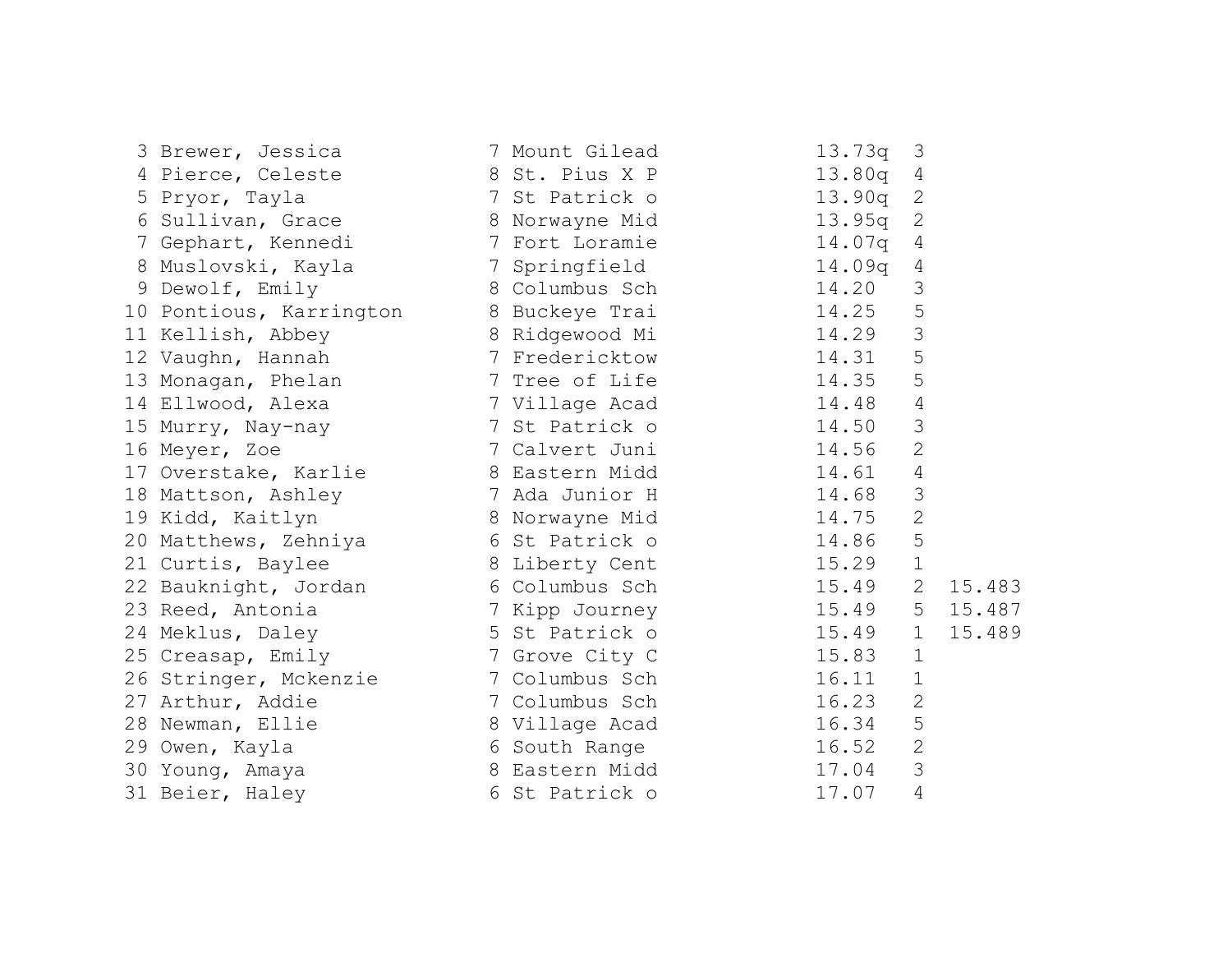| 32 Wilson, Jakiyah   | 5 Kipp Journey | 17.41 1 |  |
|----------------------|----------------|---------|--|
| 33 Mayfield, Channie | 6 Kipp Journey | 17.43 1 |  |
| 34 Drury, Ashlee     | 8 Cardington L | 19.26 1 |  |

Event 85 Girls 100 Meter Dash Division 3

|        | Name                                    | Year School    | Finals Points |               |        |
|--------|-----------------------------------------|----------------|---------------|---------------|--------|
| Finals |                                         |                |               |               |        |
|        | 1 Sybert, Rylee                         | 8 Columbus Gro | 13.58 14      |               |        |
|        | 2 Brewer, Jessica                       | 7 Mount Gilead | 13.67 12      |               |        |
|        | 3 Pierce, Celeste                       | 8 St. Pius X P | 13.81 10      |               |        |
|        | 4 Gephart, Kennedi                      | 7 Fort Loramie | 13.87         | $\mathsf 9$   |        |
|        | 5 Burton, Alex                          | 7 West Liberty | 13.96 8       |               | 13.953 |
|        | 6 Muslovski, Kayla                      | 7 Springfield  | 13.96 7       |               | 13.955 |
|        | 7 Sullivan, Grace                       | 8 Norwayne Mid | 14.24         | 6             |        |
|        | 8 Pryor, Tayla                          | 7 St Patrick o | 14.35         | 5             |        |
|        | Event 86 Boys 100 Meter Dash Division 3 |                |               |               |        |
|        | Top 8 Advance by Time                   |                |               |               |        |
|        | Name                                    | Year School    | Prelims       | H#            |        |
|        | Preliminaries                           |                |               |               |        |
|        | -- Payne, Eric                          | 8 Calvert Juni | SCR           | 4             |        |
|        | 1 Watson, Alizhah                       | 8 Wynford Juni | 12.10q        | $\mathcal{S}$ |        |
|        | 2 Large, Charlie                        | 8 Dawson-Bryan | 12.13q 4      |               |        |
|        | 3 Kadlubowski, Branden                  | 8 St Joseph Mi | 12.16q        | $\mathbf{1}$  |        |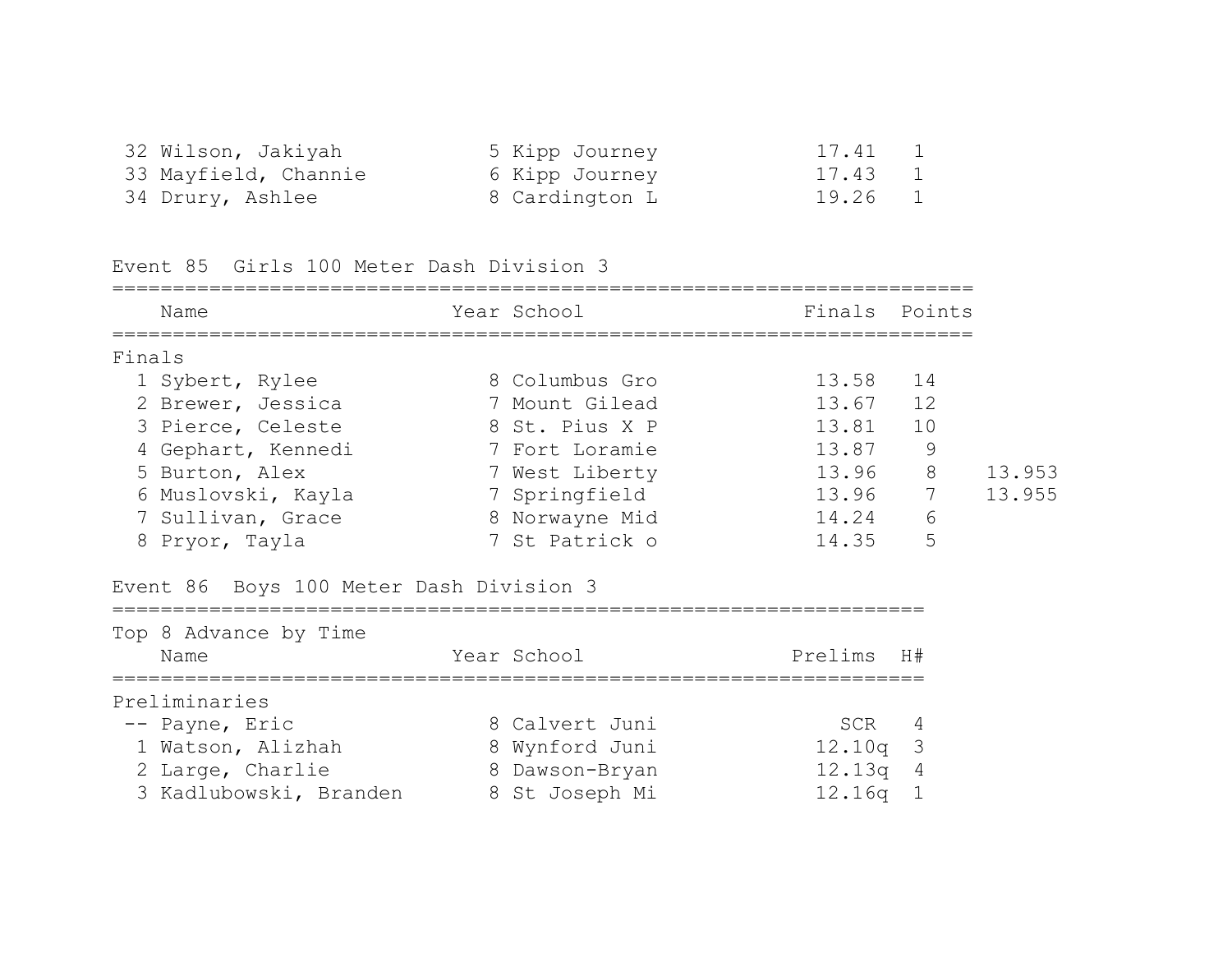| 4 Smith, Walker       | 8 Oak Hill Mid | 12.48q 3   |                |
|-----------------------|----------------|------------|----------------|
| 5 Lepage, Nathan      | 8 Buckeye Trai | $12.50q$ 1 |                |
| 6 Deutschman, Wyatt   | 8 East Canton  | 12.51q 4   |                |
| 7 Craigo, Blake       | 8 Ridgewood Mi | $12.56q$ 1 |                |
| 8 Perry, Austin       | 8 Felicity-Fra | 12.59q 4   |                |
| 9 Rex, Brandon        | 8 Grove City C | 12.63      | 3              |
| 10 Patterson, Jalen   | 8 Mc Cormick M | 12.90      | 2              |
| 11 Morosky, Harrison  | 8 Grandview Ht | 12.93      | 4              |
| 12 Cooper, Trenton    | 8 Calvert Juni | 13.11      | $\mathbf 1$    |
| 13 Stein, Brandon     | 8 Montpelier J | 13.17      | 4              |
| 14 Frye, Matthew      | 7 Our Lady of  | 13.21      | $\mathbf{2}$   |
| 15 Varney, Ashton     | 8 Montpelier J | 13.28      | 3              |
| 16 Wickline, Jacob    | 8 Crestview Re | 13.30      | 3              |
| 17 Jovingo, Ty Jr     | 8 St Thomas Aq | 13.42      | $\overline{4}$ |
| 18 Merideth, Jayce    | 8 Crestview Re | 13.61      | $\mathbf{2}$   |
| 19 Hackworth, Anthony | 8 Green Middle | 13.64      | $\mathbf{2}$   |
| 20 Ramirez, Jorge     | 8 Toledo St Pa | 13.77      | $\mathbf{2}$   |
| 21 Large, Isaiah      | 7 Cardington L | 13.82      | $\mathbf{1}$   |
| 22 Laud, Zion         | 7 Kipp Columbu | 13.88      | $\mathbf{2}$   |
| 23 Evin, Jacob        | 7 Ridgewood Mi | 13.95      | $\mathbf 1$    |
| 24 Miller, Tyler      | 7 Eastern Midd | 14.47      | 2              |
| 25 Kendrick, Ejuan    | 5 Kipp Columbu | 15.44      | 3              |
| 26 Hardesty, Theo     | 7 Ada Junior H | 24.24      | $\overline{4}$ |

Event 86 Boys 100 Meter Dash Division 3

======================================================================= Name Year School Finals Points ======================================================================= Finals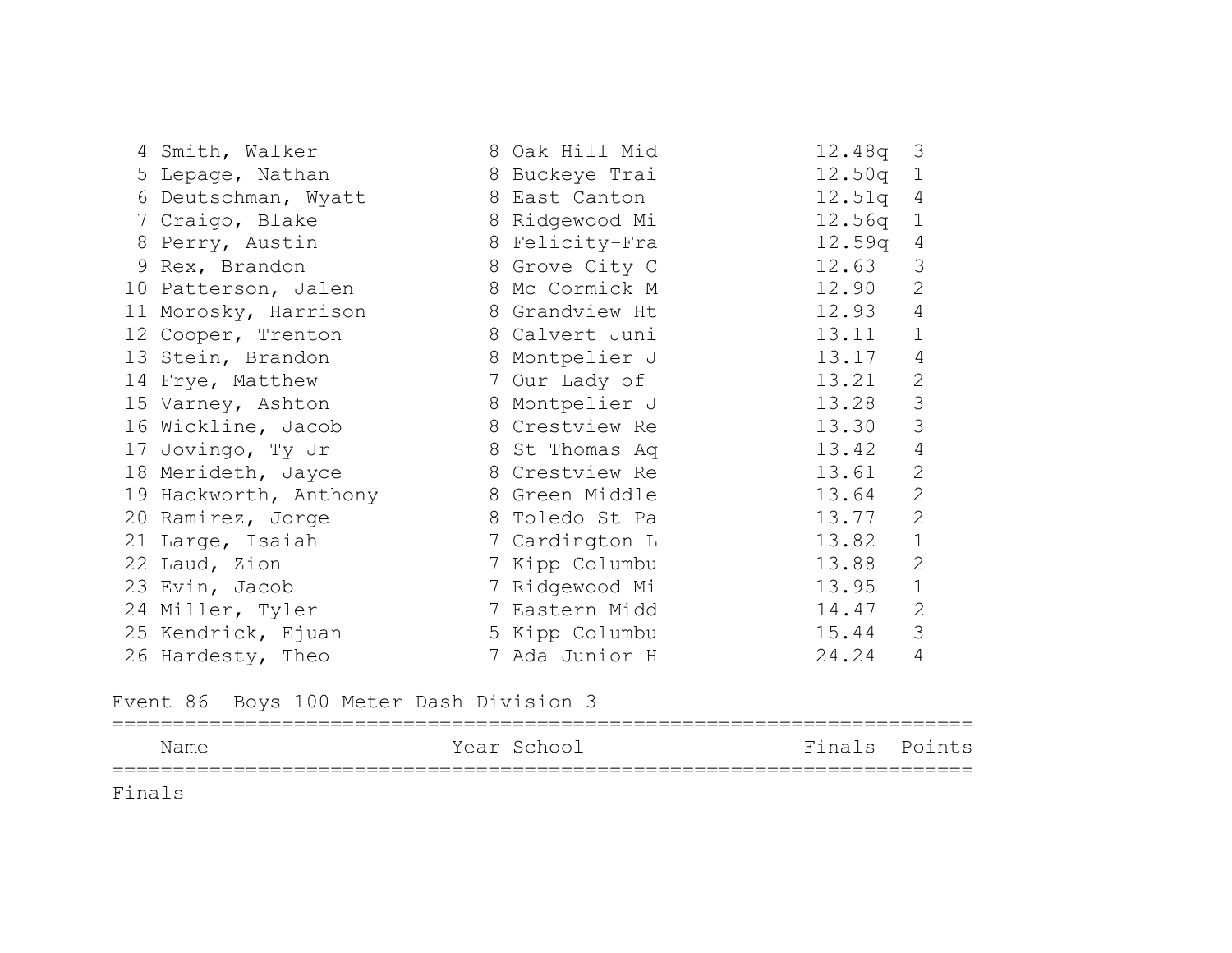| 1 Watson, Alizhah      | 8 Wynford Juni | 11.86 | $14$ |
|------------------------|----------------|-------|------|
| 2 Kadlubowski, Branden | 8 St Joseph Mi | 11.87 | 12   |
| 3 Smith, Walker        | 8 Oak Hill Mid | 12.29 | 10   |
| 4 Lepage, Nathan       | 8 Buckeye Trai | 12.39 | 9    |
| 5 Craigo, Blake        | 8 Ridgewood Mi | 12.45 | 8    |
| 6 Deutschman, Wyatt    | 8 East Canton  | 12.56 | 7    |
| 7 Perry, Austin        | 8 Felicity-Fra | 12.65 | 6    |

Event 87 Girls 1600 Meter Run Division 3

|   | Name                  | Year School    | Finals  | Points         |
|---|-----------------------|----------------|---------|----------------|
|   | 1 Trumpower, Carolina | 7 Mansfield Ch | 5:29.92 | 14             |
|   | 2 Messer, Olivia      | 8 South Webste | 5:34.80 | 12             |
|   | 3 Dowdell, Lillian    | 7 St Paul Juni | 5:35.30 | 10             |
| 4 | Harris, Taylor        | 8 Calvert Juni | 5:40.80 | 9              |
|   | 5 Campbell, Charlotte | 7 Blessed Sacr | 5:45.14 | 8              |
|   | 6 Rethman, Paige      | 7 Fort Loramie | 5:47.18 |                |
|   | 7 Tierney, Elizabeth  | 8 Columbus Sch | 6:02.66 | 6              |
|   | 8 Groseclose, Nichole | 8 Fredericktow | 6:10.16 | 5              |
|   | 9 Bertke, Casey       | 7 Cardington L | 6:14.68 | $\overline{4}$ |
|   | 10 Cuzzolini, Ella    | 8 Bishop Flage | 6:18.61 | 3              |
|   | 11 Engels, Kimme      | 8 Montpelier J | 6:19.35 | $\mathbf{2}$   |
|   | 12 Stephens, Rose     | 7 South Webste | 6:20.03 |                |
|   | 13 Kitsmiller, Ellie  | 6 St. Pius X P | 6:25.89 |                |
|   | 14 Hoover, Jaime      | 8 Eastern Midd | 6:33.13 |                |
|   | 15 Rau, Emma          | 8 Columbus Sch | 6:36.63 |                |
|   | 16 Bankey, Natalie    | 7 Grove City C | 7:01.76 |                |
|   | 17 Barnes, Ava        | 8 Columbus Sch | 7:18.61 |                |
|   |                       |                |         |                |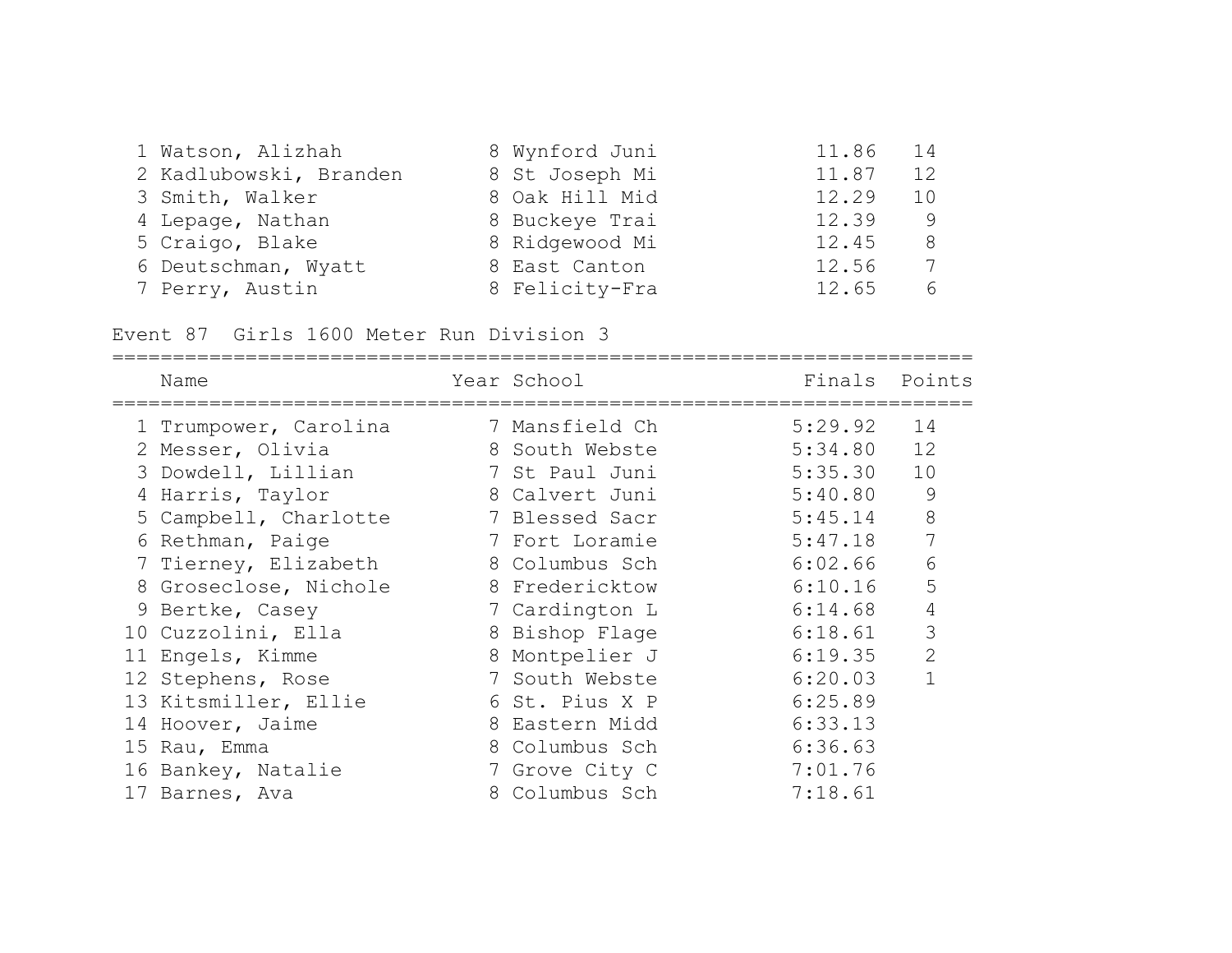## Event 88 Boys 1600 Meter Run Division 3

| Name<br>================================ | Year School and the School<br>============================= | Finals Points |                |
|------------------------------------------|-------------------------------------------------------------|---------------|----------------|
| 1 Rethman, Jake                          | 8 Fort Loramie                                              | 4:45.03       | 14             |
| 2 Wolfrum, Calahan                       | 8 Lincolnview 4:50.67                                       |               | 12             |
| 3 Roberts, Drew                          | 8 Mapleton Jun 4:58.97                                      |               | 10             |
| 4 Jones, Boone                           | 8 Shenandoah J                                              | 5:01.21       | 9              |
| 5 Ackenhausen, Ian                       | 7 Xenia Christ                                              | 5:02.71       | $8\,$          |
| 6 Corson, Devin                          | 7 Toledo St. B                                              | 5:03.11       | 7              |
| 7 Villarreal, Ricky                      | 8 Bishop Flage                                              | 5:10.20       | $\epsilon$     |
| 8 Miller, Christopher                    | 7 Grandview Ht                                              | 5:11.79       | 5              |
| 9 Millison, Nick                         | 8 South Range                                               | 5:26.01       | $\overline{4}$ |
| 10 Obrien, Eli                           | 7 Triad Middle                                              | 5:28.28       | 3              |
| 11 Blizzard, Mason                       | 7 Bloom Vernon                                              | 5:29.02       | $\mathbf{2}$   |
| 12 Metz, Mason                           | 7 Strasburg-Fr                                              | 5:29.49       | $\mathbf{1}$   |
| 13 Biedenbach, Casey                     | 8 Bishop Fenwi                                              | 5:29.80       |                |
| 14 Rode, Justin                          | 8 Mc Comb Juni                                              | 5:45.49       |                |
| 15 Mayhew, Will                          | 8 Grove City C                                              | 5:45.97       |                |
| 16 Daily, Tyler                          | 8 Genoa Christ                                              | 5:48.43       |                |
| 17 Swazey, Travis                        | 8 Mapleton Jun                                              | 5:48.61       |                |
| 18 Lewis, Jordan                         | 8 West Liberty                                              | 6:13.52       |                |
| 19 George, Case                          | 6 Mapleton Jun                                              | 6:19.19       |                |

Event 89 Girls 4x100 Meter Relay Division 3

| School |  | Finals H# Points |  |
|--------|--|------------------|--|
|        |  |                  |  |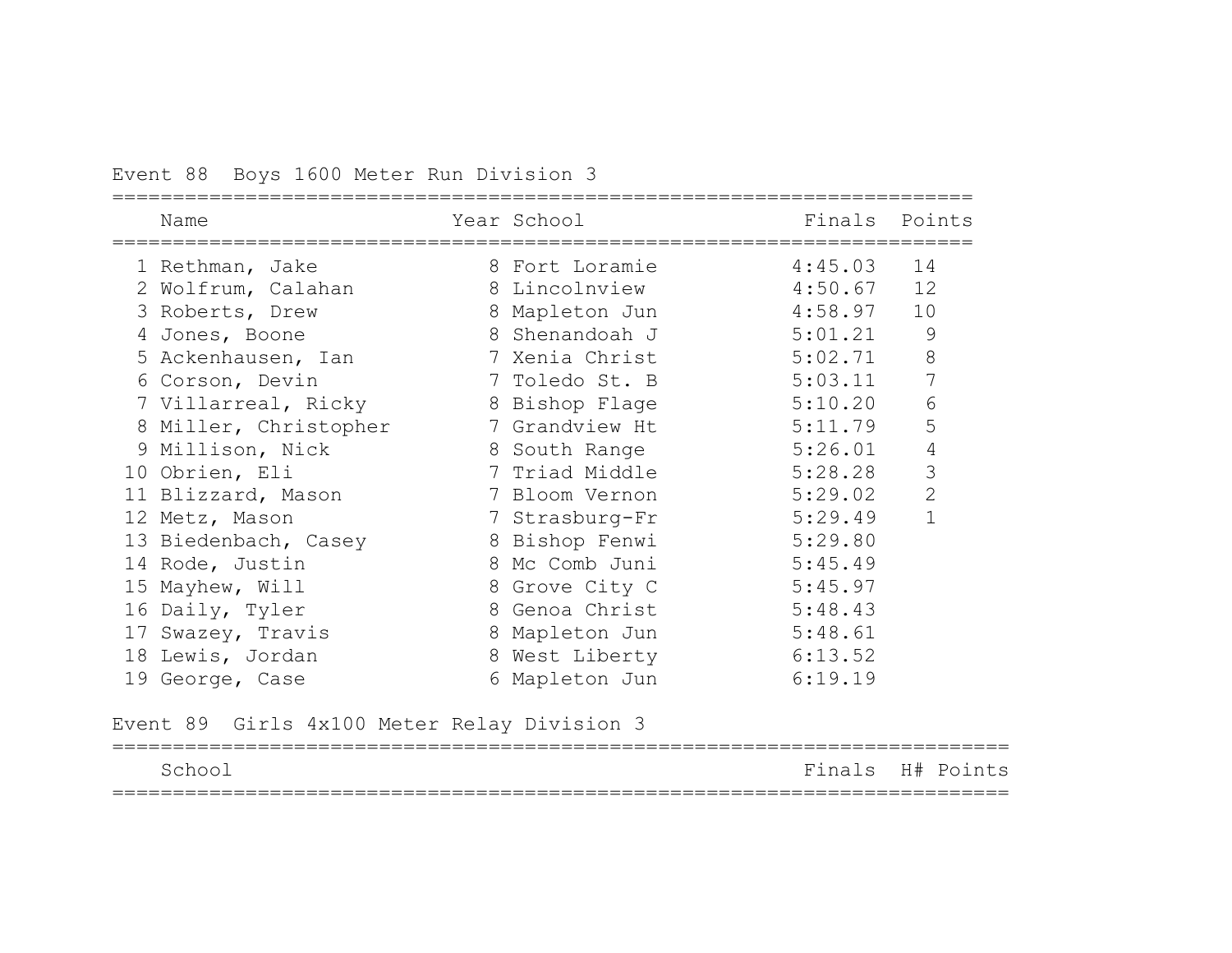1 West Liberty-Salem Middle Scho 1) Duncan, Hailey 7 3) Rice, Camrin 7 2 Ridgewood Middle School 1) Prater, Alexis 8 3) Foster, Raquel 8 3 Buckeye Trail Warriors 1) Butler, Alauna 8 3) Pontious, Karrington 8 4 St Patrick of Heatherdowns 1) Sabo, Kiley 8 3) Murry, Nay-nay 7 5 Liberty Center Middle School 1) Bachman, Burgin 8 3) Zeiter, Meredith 7 6 St. Pius X Panthers 1) Hart, Mckenzie 8 3) Pierce, Celeste 8 7 Village Academy 1) Ellwood, Alexa 7  $3)$  Hill, Mia 7 8 Montpelier Junior High 1)  $Cox$ , Gabby 8 3) Lyons, Jaelyn 8 9 Allen East Mustangs 1) Young, Gracie 8 3) Richardson, Allie 8 10 Monroeville 1) Stacy, Savannah 8 2) Barman, Adria

|    | 54.49                  | 2              | 14 |
|----|------------------------|----------------|----|
|    | 2) Burton, Alex 7      |                |    |
|    | 4) Ames, Julia 7       |                |    |
|    | 54.98                  | $\mathbf{2}$   | 12 |
|    | 2) Kellish, Abbey 8    |                |    |
|    | 4) Bradford, Kiana 8   |                |    |
|    | 55.24                  | $\mathbf 1$    | 10 |
|    | 2) Simonson, Joanna 8  |                |    |
| 4) | Lippert, Tara 8        |                |    |
|    | 55.46                  | $\mathbf 1$    | 9  |
|    | 2) Pryor, Tayla 7      |                |    |
|    | 4) Vanatta, Taylor 7   |                |    |
|    | 55.61                  | $\mathbf{2}$   | 8  |
|    | 2) Curtis, Baylee<br>8 |                |    |
|    | 4) Long, Lydia 8       |                |    |
|    | 55.78                  | 1              | 7  |
|    | 2) Ngalla, Okole 8     |                |    |
| 4) | Thompson, Hannah 8     | $\overline{2}$ |    |
|    | 56.02                  |                | 6  |
|    | 2) Kantner, Zoe 7      |                |    |
|    | 4) Medrano, Denna<br>8 |                |    |
|    | 56.20                  | $\overline{2}$ | 5  |
| 2) | Cooley, Lauren<br>8    |                |    |
| 4) | Bumb, Hanna 8          |                |    |
|    | 56.56                  | $\mathbf 1$    | 4  |
|    | 2) Rooker, Taylor<br>7 |                |    |
|    | 4) Kanney, Rachel<br>7 | $\mathbf 1$    |    |
|    | 57.00                  |                | 3  |
| 2) | Barman, Adrian<br>-7   |                |    |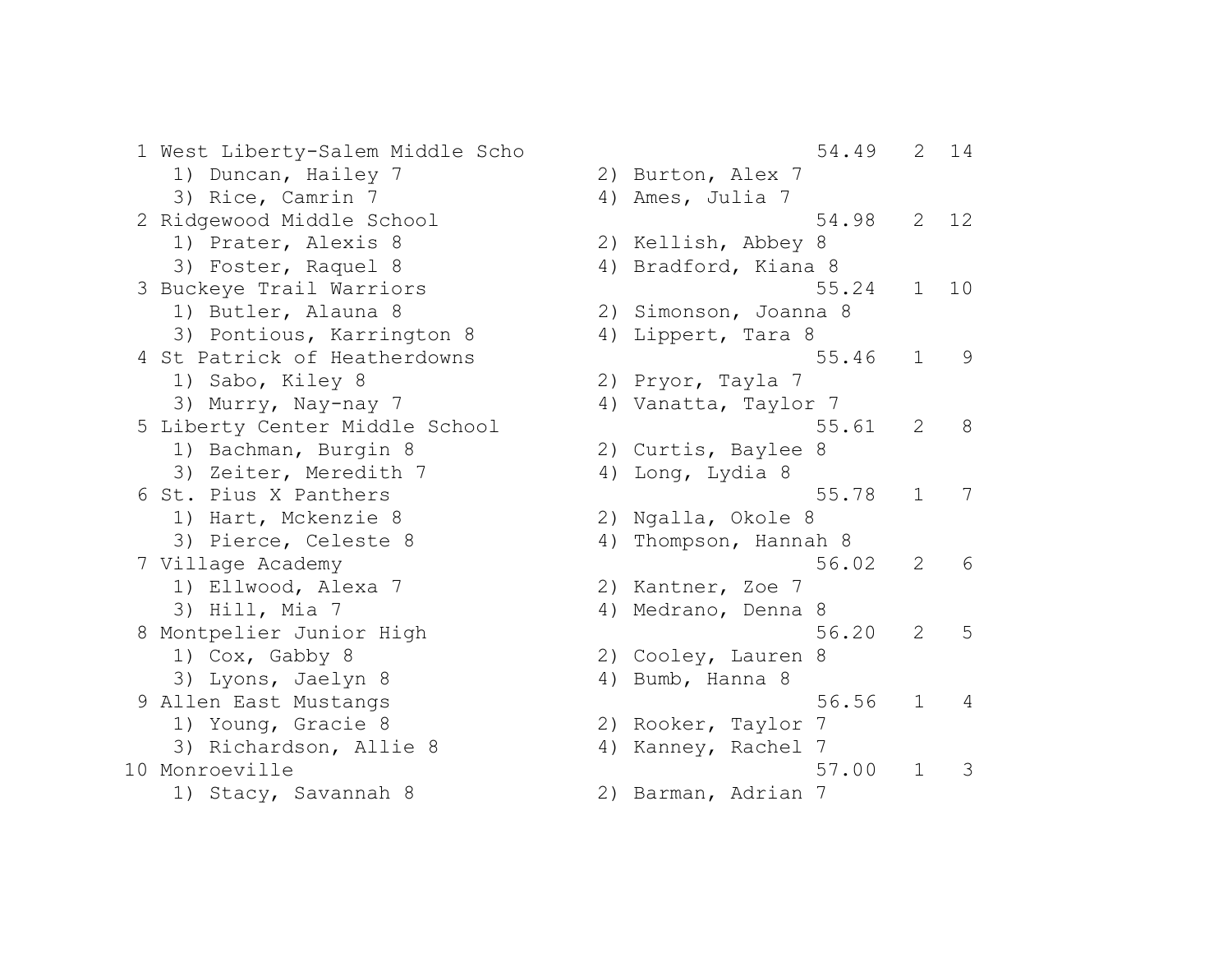3) Ringle, Tricia 8 4) Vogus, Kaley 7 11 Kipp Journey Academy Girls 58.49 2 2 1) Mayfield, Channie 6 2) Reed, Antonia 7 3) Parks, Dyamond 7 (4) Addison, Cadence 6 12 Fredericktown Jr. High 58.76 1 1 1) Lester, Sophie 8 2) Smith, Leona 7 3) Hyatt, Ashlyn 8 4) Fox, Kaelyn 8 13 Columbus School For Girls 59.86 1 1) Dewolf, Emily 8 2) Nguyen, Asia 7 3) Jackson, Peyton 7 (4) Bauknight, Jordan 6 14 Eastern Middle School 1:00.78 1 1) Brewer, Ashlyn 8 2) Young, Amaya 8 3) Edmisten, Andrea 8 4) Hefner, Pattie 8 15 Cardington Lincoln Pirates 1:05.16 2 1) Conrad, Mckenzie 8 2) Emily, Benson 7 3) Wuertz, Kaitlin 8 4) Lorimer, Anna 7

Event 90 Boys 4x100 Meter Relay Division 3

| School                    |                      | Finals Points   |
|---------------------------|----------------------|-----------------|
| 1 Lowellville Junior High | 49.07 14             |                 |
| 1) Chomczyk, Demetrius 7  | 2) Ballone, Joey 8   |                 |
| 3) Kopnicky, Tommy 8      | 4) Rotz, Jacob 8     |                 |
| 2 Crestview Rebels        | 50.87 12             |                 |
| 1) Yanssens, Andrew 8     | 2) Perry, Dominic 8  |                 |
| 3) Merideth, Jayce 8      | 4) Wickline, Jacob 8 |                 |
| 3 Triad Middle School     | 51.07                | $\overline{10}$ |
| 1) Rice, Dylan 8          | 2) Freyhof, Alex 7   |                 |
|                           |                      |                 |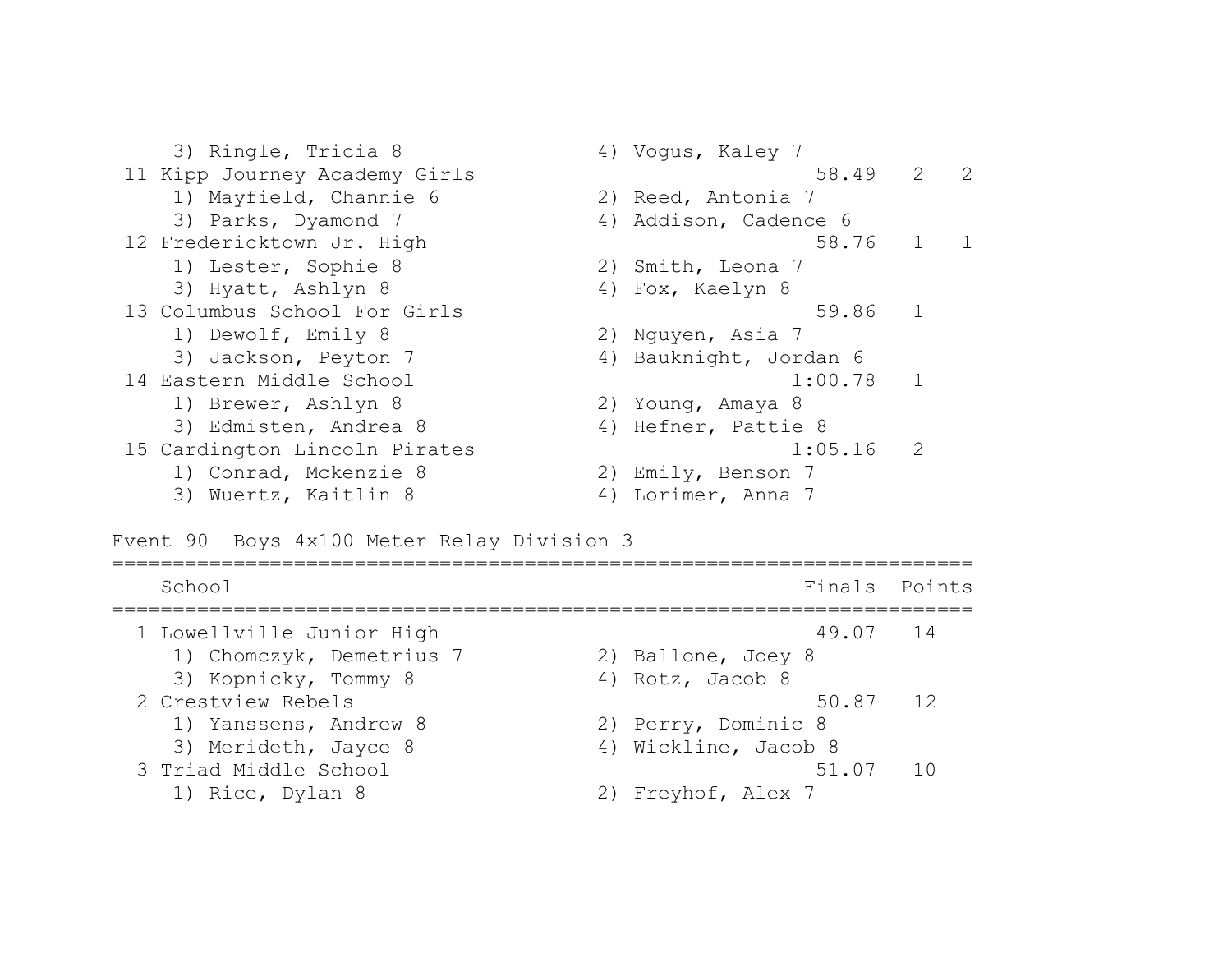3) Bails, Austin 8 4) Knotts, Coy 8 4 Columbus Grove Middle School 51.81 9 1) Bellman, Jordan 8 2) Flores, Grayson 8 3) Selby, Dane 8 4) Taylor, Trevor 8 5 Kipp Columbus 54.87 8 1) Ferguson, Xavier 5 2) Laud, Zion 7 3) Gonzalez, Avantae 8 (4) Johnson, Faybion 8 6 Eastern Middle School 59.98 7 1) Miller, Tyler 7 2) Wolfe, Will 8 3) Pollitt, Fletcher 7 4) Helmes, Kyle 8 7 Cardington Lincoln Pirates 1:00.53 6 1) Large, Isaiah 7 2) Trevino, Mason 8 3) Huffman, Dyllon 8 4) Speck, Devin 8

Event 91 Girls 400 Meter Dash Division 3

| Name                   | Year School    | Finals H# Points |               |    |
|------------------------|----------------|------------------|---------------|----|
| 1 Whitt, Lauren        | 8 Our Lady of  | 1:02.29          |               | 14 |
| 2 Sybert, Rylee        | 8 Columbus Gro | 1:03.65          |               | 12 |
| 3 Gephart, Kennedi     | 7 Fort Loramie | 1:03.85          |               | 10 |
| 4 Pontious, Karrington | 8 Buckeye Trai | 1:04.13          |               | 9  |
| 5 Langdon, Brayden     | 8 Lincolnview  | 1:05.03          |               | 8  |
| 6 Buchanan, Abby       | 8 St Francis D | 1:06.07          | 3             |    |
| 7 Blank, Alli          | 8 Eastern Midd | 1:06.63          | 2             | 6  |
| 8 Fear, Renee          | 8 Dayton Chris | 1:07.65          | 3             | 5  |
| 9 Muslovski, Kayla     | 7 Springfield  | 1:08.75          | $\mathcal{L}$ |    |
| 10 Edgington, Danasha  | 8 Kipp Journey | 1:08.95          | 2             | 3  |
| 11 Silone, Abbie       | 7 St. Pius X P | 1:09.47          | 3             | ⌒  |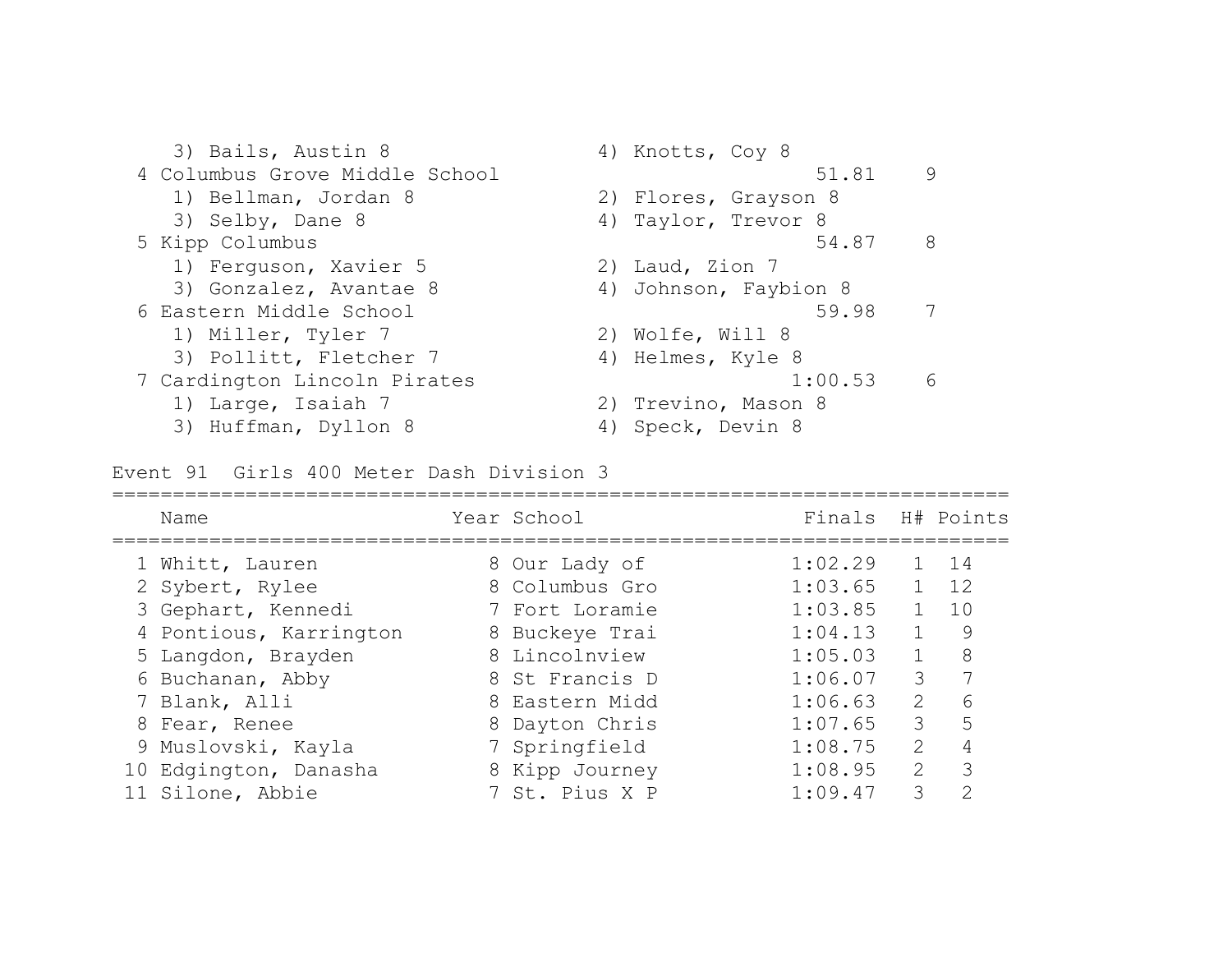| 12 Arth, Heidi      | 8 Bishop Flage | 1:11.84 | $1 \quad 1$   |  |
|---------------------|----------------|---------|---------------|--|
| 13 Nicolosi, Eva    | 6 Columbus Sch | 1:12.41 | 2             |  |
| 14 Blandford, Katie | 7 St Patrick o | 1:13.16 | 2             |  |
| 15 Meklus, Daley    | 5 St Patrick o | 1:13.66 | 3             |  |
| 16 Grime, Lydia     | 8 Montpelier J | 1:13.68 | 2             |  |
| 17 King, Sydney     | 7 Grove City C | 1:15.33 | 2             |  |
| 18 Ohlinger, Megan  | 7 St Patrick o | 1:16.30 | 3             |  |
| 19 Beier, Haley     | 6 St Patrick o | 1:18.42 | 3             |  |
| 20 Morgan, Maci     | 8 Cardington L | 1:18.63 | $\mathcal{L}$ |  |

Event 92 Boys 400 Meter Dash Division 3

| Name                    | Year School    | Finals |                         | H# Points     |
|-------------------------|----------------|--------|-------------------------|---------------|
| 1 Condon, Cole          | 8 Versailles J | 54.54  | $\mathbf{1}$            | 14            |
| 2 Ricciardo, Justin     | 8 St Francis D | 54.91  |                         | $3 \t12$      |
| 3 Sebring, Tucker       | 8 Shenandoah J | 55.60  | 2                       | 10            |
| 4 Morosky, Harrison     | 8 Grandview Ht | 55.64  | $\mathcal{S}$           | 9             |
| 5 Wensink, Xavier       | 8 Patrick Henr | 55.89  | $\overline{4}$          | 8             |
| 6 Mccauley-benner, Nate | 7 Eastwood Mid | 56.35  | 4                       |               |
| 7 Smith, Walker         | 8 Oak Hill Mid | 56.88  | $\overline{\mathbf{3}}$ | 6             |
| 8 Bowers, Zach          | 7 Liberty Cent | 57.40  | $\mathbf{1}$            | 5             |
| 9 West, Andrew          | 8 Garaway Midd | 57.64  | 3                       | 4             |
| 10 Jones, Austin        | 8 Calvert Juni | 57.73  | $\mathcal{L}$           | 3             |
| 11 Collins, Justin      | 8 Crestview Re | 58.48  | $\mathcal{L}$           | $\mathcal{L}$ |
| 12 Smith, Dakota        | 8 Fredericktow | 58.72  | 4                       |               |
| 13 Keener, Christopher  | 7 Twin Valley  | 58.86  | $\overline{2}$          |               |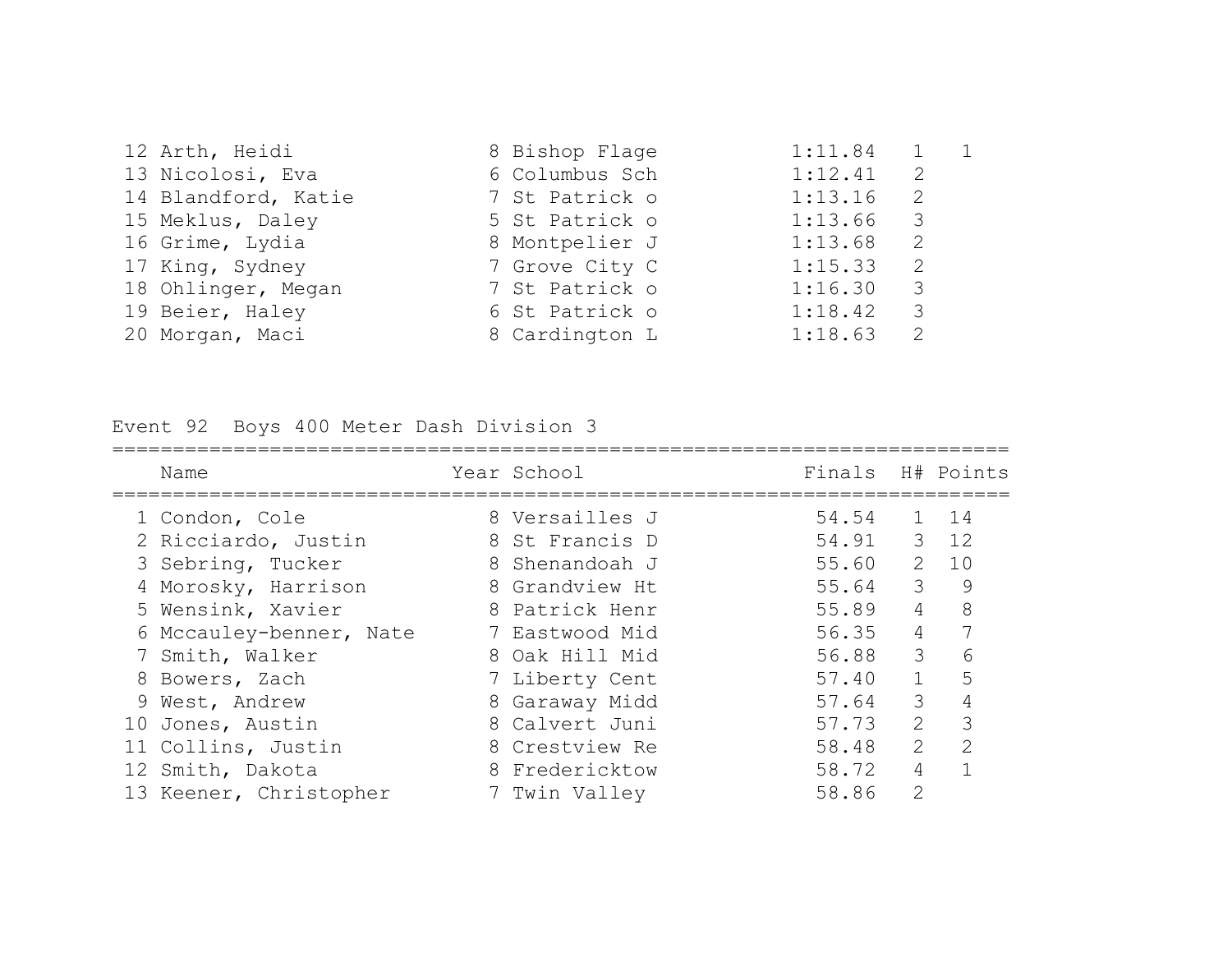| 14 Yanssens, Andrew  | 8 Crestview Re | 59.49   |                         |
|----------------------|----------------|---------|-------------------------|
| 15 Baker, Brett      | 8 Grove City C | 59.75   | $\mathbf 1$             |
| 16 Nussbaum, Bradyn  | 7 Strasburg-Fr | 1:00.31 | 3                       |
| 17 Lainhart, Dylan   | 7 Eastern Midd | 1:00.37 | 2                       |
| 18 Ramirez, Jorge    | 8 Toledo St Pa | 1:00.40 | 4                       |
| 19 Evin, Jacob       | 7 Ridgewood Mi | 1:01.28 | 4                       |
| 20 Cobb Davis, Corey | 8 Warren John  | 1:02.28 | 2                       |
| 21 Cooper, Trenton   | 8 Calvert Juni | 1:02.92 | $\mathbf{1}$            |
| 22 Bremyer, Bobby    | 8 Calvert Juni | 1:04.11 | 4                       |
| 23 Trimble, Tyrique  | 8 Kipp Columbu | 1:04.51 | $\overline{\mathbf{3}}$ |
| 24 Green, Tristan    | 8 Eastern Midd | 1:04.63 | 2                       |
| 25 Cochren, Seth     | 8 Fredericktow | 1:05.02 | 2                       |
| 26 Groene, Adam      | 8 St Agatha Sc | 1:08.32 | 3                       |
| 27 Pierce, Carl      | 7 Toledo St Pa | 1:11.09 | $\mathbf{1}$            |
| 28 Baker, George     | 7 Kipp Columbu | 1:12.33 | 3                       |

Event 93 Girls 4x200 Meter Relay Division 3

| School                    | Finals H# Points         |  |
|---------------------------|--------------------------|--|
| 1 Pettisville Junior High | $1:54.87$ 1 14           |  |
| 1) Borton, Marais 8       | 2) Leppelmeier, Morgan 8 |  |
| 3) Beck, Elizabeth 8      | 4) Liechty, Rebecca 8    |  |
| 2 Norwayne Middle School  | $1:55.33$ 2 12           |  |
| 1) Sullivan, Grace 8      | 2) Maxwell, Bridget 7    |  |
| 3) Studer, Allie 8        | 4) Kidd, Kaitlyn 8       |  |
| 3 Arlington Junior High   | $1:55.89$ 1 10           |  |
| 1) Solt, Sarah 8          | 2) Bormuth, Kyra 8       |  |
| 3) Pepple, Jenna 8        | 4) Inbody, Kindal 8      |  |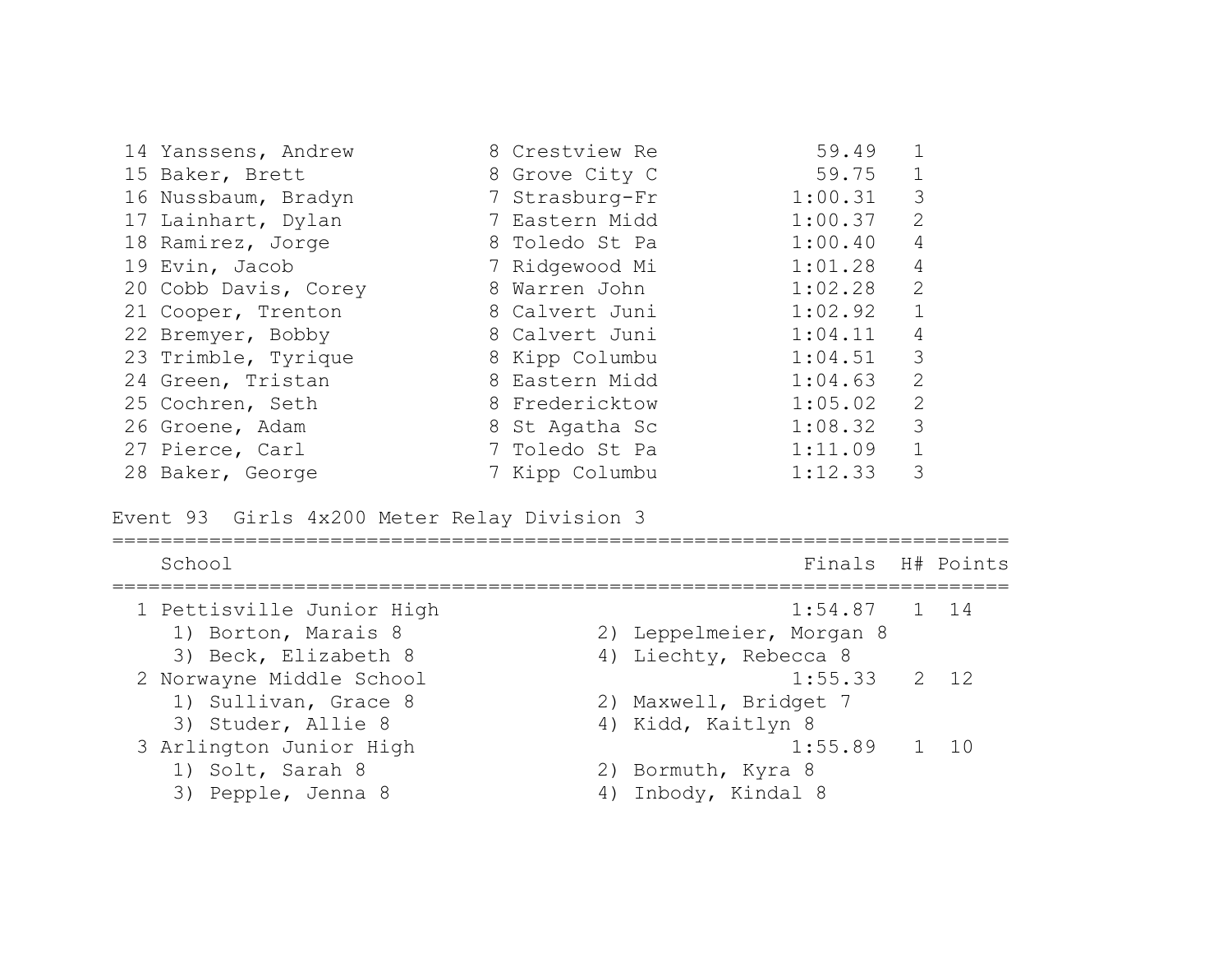4 Fredericktown Jr. High 1) Smith, Leona 7 3) Hyatt, Ashlyn 8 5 Liberty Center Middle School 1) Bachman, Burgin 8 3) Zeiter, Meredith 7 6 Village Academy 1) Hill, Mia  $7$ 3) Ellwood, Alexa 7 7 St. Pius X Panthers 1) Pierce, Celeste 8 3) Hart, Mckenzie 8 8 Columbus School For Girls 1) Jackson, Peyton 7 3) Nguyen, Asia 7 9 Montpelier Junior High 1) Cooley, Lauren 8 3) Eich, Marley 8 10 Monroeville 1) Barman, Adrian 7 3) Voqus, Kaley 7 11 St Patrick of Heatherdowns 1) Vanatta, Taylor 7 3) Sabo, Kiley 8 12 Kipp Journey Academy Girls 1) Parks, Dyamond 7 3) Finch, Kaeriona 7 13 Buckeye Trail Warriors 1) Butler, Alauna 8

|    | 1:57.90                               | 2              | 9 |
|----|---------------------------------------|----------------|---|
|    | 2) Hamilton, Katharina 8              |                |   |
|    | 4) Vaughn, Hannah 7                   |                |   |
|    | 1:59.16                               | 2              | 8 |
| 2) | Curtis, Baylee 8                      |                |   |
| 4) | Long, Lydia 8                         |                |   |
|    | 1:59.19                               | $\mathbf 1$    | 7 |
| 2) | Medrano, Denna 8                      |                |   |
|    | 4) Kantner, Zoe 7                     |                |   |
|    | 2:01.15                               | $\mathbf 1$    | 6 |
|    | 2) Ngalla, Okole 8                    |                |   |
|    | 4) Luallen, Cara 8                    |                |   |
|    | 2:02.05                               | $\overline{2}$ | 5 |
|    | 2) Arthur, Addie 7                    |                |   |
|    | 4) Dewolf, Emily 8                    |                |   |
|    | 2:02.33                               | $\overline{2}$ | 4 |
| 2) | Cox, Gabby 8                          |                |   |
| 4) | Bumb, Hanna 8<br>2:02.83              | $\overline{2}$ | 3 |
| 2) |                                       |                |   |
| 4) | Ringle, Tricia 8<br>Stacy, Savannah 8 |                |   |
|    | 2:04.29                               | $\mathbf 1$    | 2 |
| 2) | Murry, Nay-nay 7                      |                |   |
| 4) | Ohlinger, Megan 7                     |                |   |
|    | 2:04.60                               | 1              | 1 |
|    | 2) Whatley, Alexis 8                  |                |   |
|    | 4) Addison, Cadence 6                 |                |   |
|    | 2:04.77                               | 2              |   |
| 2) | Simonson, Joanna 8                    |                |   |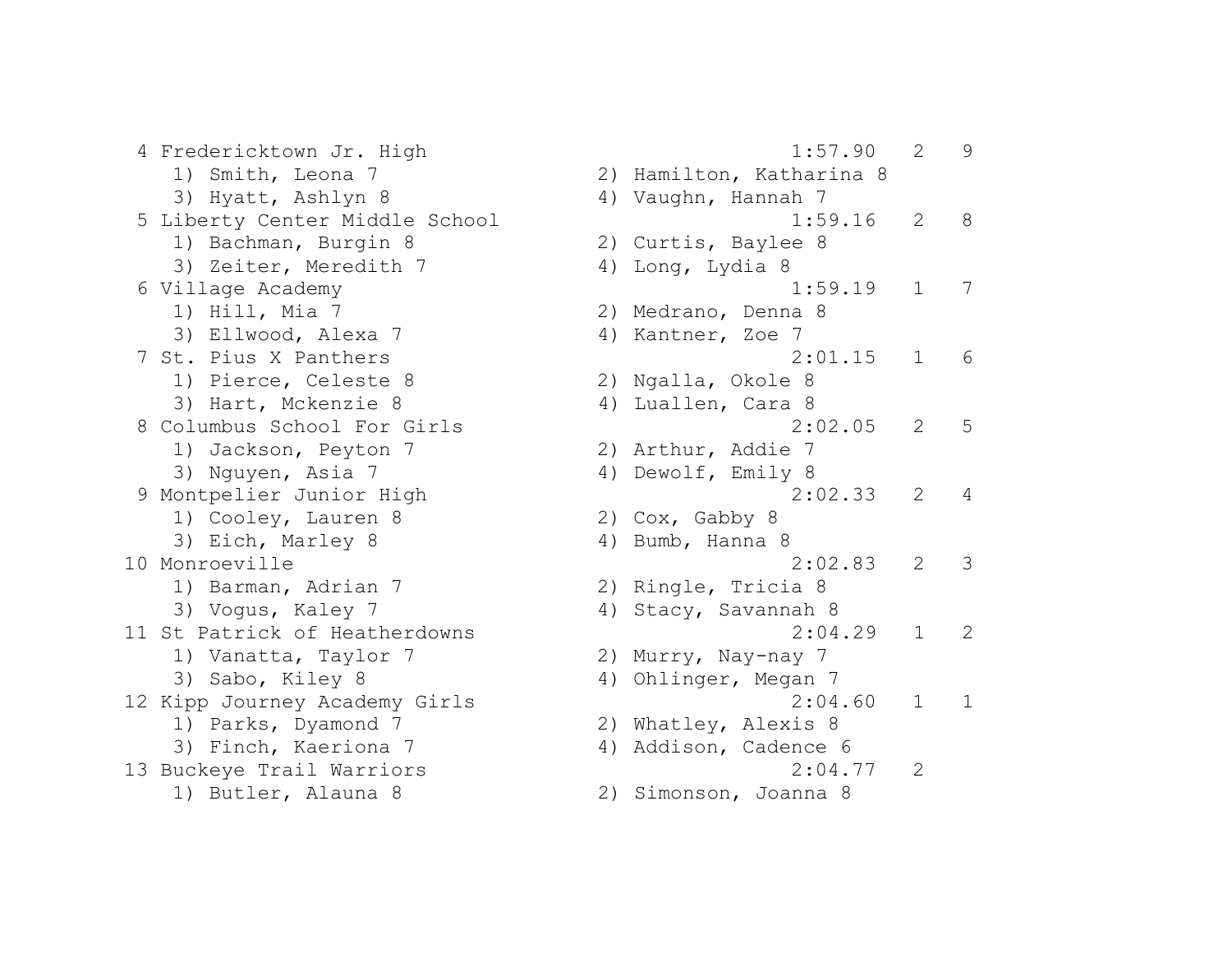3) Lippert, Tara 8 4) Wehr, Madison 8 14 Allen East Mustangs 2:06.99 1 1) Richardson, Allie 8 2) Whitaker, Abbie 7 3) Rooker, Taylor 7 (4) 15 Cardington Lincoln Pirates 2:44.82 1 1) Drury, Ashlee 8 2) Gingras, Kyley 8 3) Mathus, Angel 8 4) Wuertz, Kaitlin 8

Event 94 Boys 4x200 Meter Relay Division 3

======================================================================= School **Finals** Points ======================================================================= 1 Triad Middle School 1:46.86 14 1) Bails, Austin 8 2) Rice, Dylan 8 3) Knotts, Coy 8 4) Freyhof, Alex 7 2 Mc Cormick Middle School North 1:46.97 12 1) Patterson, Jalen 8 2) Patterson, Jayson 7 3) Adler, Parker 8 (4) Evans, Logan 8 3 Kipp Columbus 1:48.26 10 1) Laud, Zion 7 2) Knight, Seth 8 3) Trimble, Tyrique 8 (4) Gonzalez, Avantae 8 4 Liberty Center Middle School 1:48.28 9 1) Bowers, Zach 7 2) Bailey, Bryce 8 3) Reimund, Tanner 8 (4) Cox, Jesse 8 5 Cardington Lincoln Pirates 2:00.49 8 1) Huffman, Dyllon 8 2) Striech, Skyler 7 3) Large, Isaiah 7 (4) Ratliff, Bryden 7 -- St Thomas Aquinas DQ 1) Appleby, Evan 8 2) Jovingo, Ty Jr 8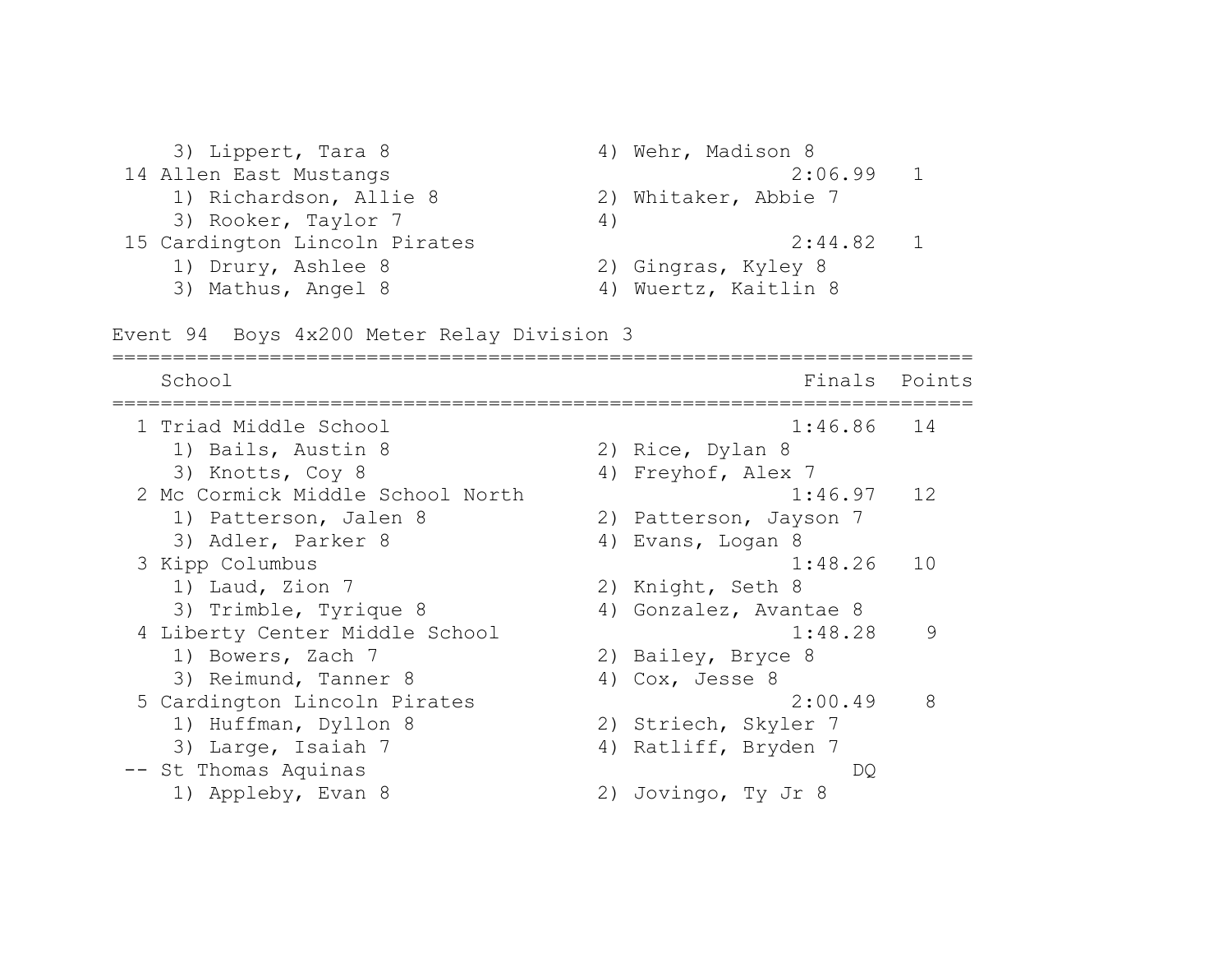| 3) Mitchell, Preston 7   | 4) Schloneger, Josh 7 |
|--------------------------|-----------------------|
| -- Eastern Middle School | DO                    |
| 1) Mullins, Caleb 8      | 2) Wolfe, Will 8      |
| 3) Pollitt, Fletcher 7   | 4) Miller, Tyler 7    |

|    | Name                | Year School    | Finals |                | H# Points      |
|----|---------------------|----------------|--------|----------------|----------------|
|    | 1 Thobe, Aubrey     | 8 Marion Local | 31.01  | $\mathbf{1}$   | 14             |
|    | 2 Wrasman, Alyssa   | 7 Fort Loramie | 31.33  | 3 <sup>7</sup> | 12             |
|    | 3 Shoemaker, Hannah | 8 Anna Middle  | 31.66  | $\mathbf{1}$   | 10             |
|    | 4 Young, Gracie     | 8 Allen East M | 31.82  | $\mathbf{1}$   | 9              |
|    | 5 Jackson, Peyton   | 7 Columbus Sch | 32.39  | $\mathbf{1}$   | 8              |
|    | 6 Edmisten, Andrea  | 8 Eastern Midd | 32.73  | 2              | 7              |
|    | 7 Lorimer, Abigail  | 8 Cardington L | 33.00  | 3              | 6              |
|    | 8 Hall, Ashley      | 8 Pymatuning V | 33.45  | 2              | 5              |
|    | 9 Owen, Madison     | 8 South Range  | 33.69  | 2              | 4              |
|    | 10 Burtis, Sophie   | 8 Calvert Juni | 33.72  | 2              | 3              |
| 11 | Thompson, Hannah    | 8 St. Pius X P | 33.81  | 3              | $\overline{2}$ |
|    | 12 Foster, Raquel   | 8 Ridgewood Mi | 34.21  | 2              |                |
|    | 13 Legg, Ashlyn     | 8 Monroeville  | 34.68  | 1              |                |
|    | 14 Webb, Gabby      | 8 Northridge M | 35.34  | 3              |                |
|    | 15 Heitkamp, Corynn | 6 Fort Loramie | 37.85  | $\overline{2}$ |                |
|    | 16 King, Sydney     | 7 Grove City C | 38.41  | 3              |                |
|    | 17 Arthur, Addie    | 7 Columbus Sch | 38.61  |                |                |

Event 96 Boys 200 Meter Hurdles Division 3

==========================================================================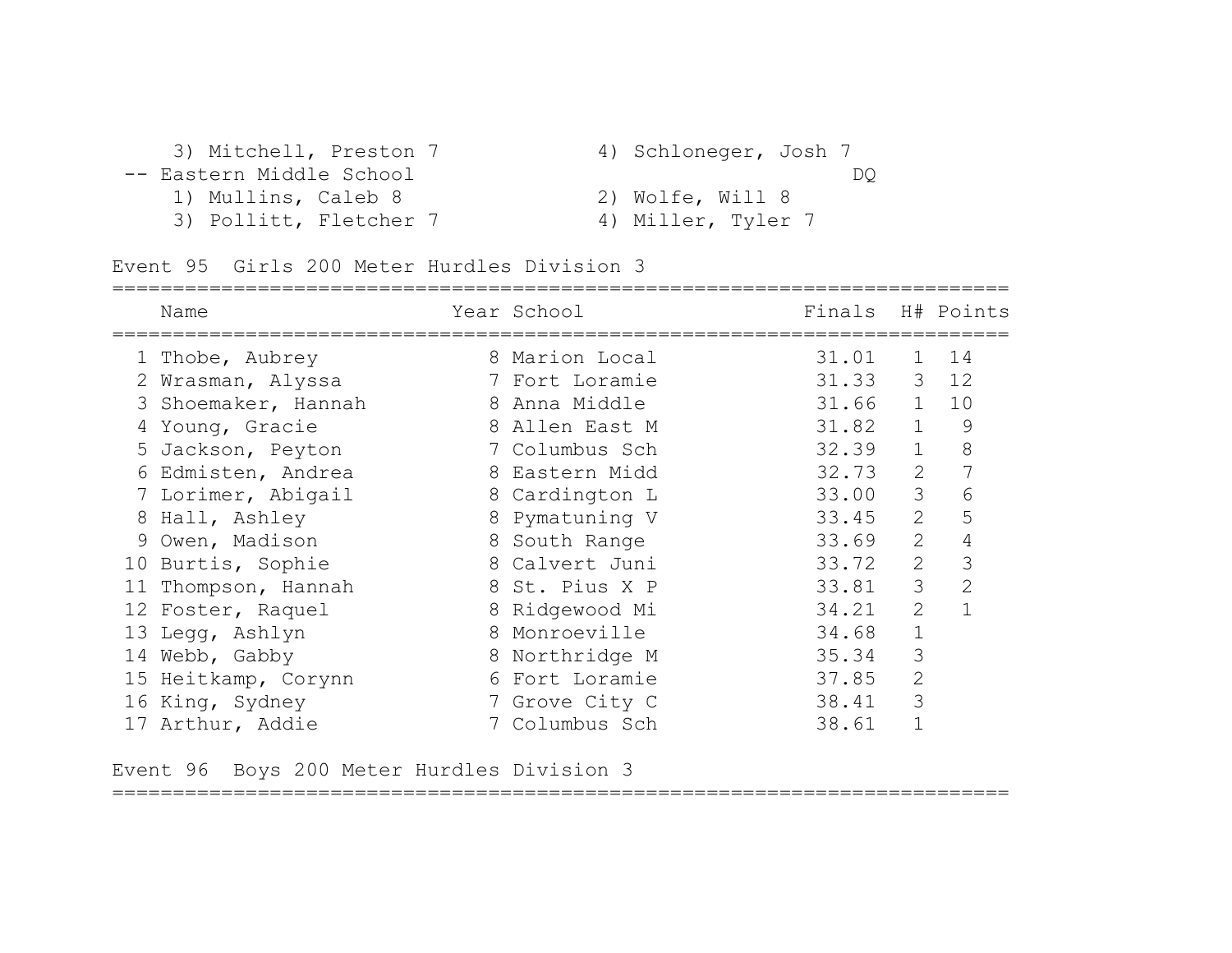| Name                  | Year School    | Finals H# Points |                |                |
|-----------------------|----------------|------------------|----------------|----------------|
| 1 Nofziger, Calvin    | 8 Pettisville  | 27.36            |                | $2 \t14$       |
| 2 Keeney, Gregory     | 8 Fairland Mid | 27.44            |                | $2 \t12$       |
| 3 Goers, Mason        | 7 Cardington L | 27.90            | $\mathbf{1}$   | 10             |
| 4 Vacco, Cody         | 8 East Canton  | 28.11            | 2              | $\mathcal{G}$  |
| 5 Collins, Justin     | 8 Crestview Re | 28.25            | $\mathbf{1}$   | $8\,$          |
| 6 Tilton, Kaleb       | 8 Green Middle | 28.57            | $\overline{2}$ | 7              |
| 7 Hartley, Garrett    | 8 Mapleton Jun | 29.42            | 2              | 6              |
| 8 Bryan, Liam         | 8 St Agatha Sc | 29.54            | $\mathbf 1$    | 5              |
| 9 Frye, Matthew       | 7 Our Lady of  | 29.63            | 3              | 4              |
| 10 Gonzalez, Avantae  | 8 Kipp Columbu | 30.03            | 3              | 3              |
| 11 Campbell, Chance   | 8 Fredericktow | 30.09            | $\mathbf{1}$   | $\overline{2}$ |
| 12 Nelson, Logan      | 8 Xenia Christ | 30.23            | $\overline{2}$ | 1              |
| 13 Helmes, Kyle       | 8 Eastern Midd | 30.86            | $\mathbf 1$    |                |
| 14 Cox, Jesse         | 8 Liberty Cent | 31.52            | $\mathbf 1$    |                |
| 15 Schmid, Mike       | 8 Eastern Midd | 31.74            | $\mathbf 1$    |                |
| 16 Stock, Josh        | 8 Grove City C | 32.55            | $\mathbf{2}$   |                |
| 17 Yors, Jevin        | 7 Our Lady of  | 32.81            | $\overline{2}$ |                |
| 18 Burnette, Mason    | 8 Greene Middl | 34.57            | 3              |                |
| 19 Villarreal, Julian | 8 Bishop Flage | 39.62            | 3              |                |

Event 97 Girls 800 Meter Run Division 3

| Name                   | Year School    | Finals Points |    |
|------------------------|----------------|---------------|----|
| 1 Trumpower, Carolina  | 7 Mansfield Ch | $2:31.69$ 14  |    |
| 2 Aurnou-rhees, Jordan | 7 Columbus Sch | 2:34.26       | 12 |
| 3 Dowdell, Lillian     | 7 St Paul Juni | $2:35.55$ 10  |    |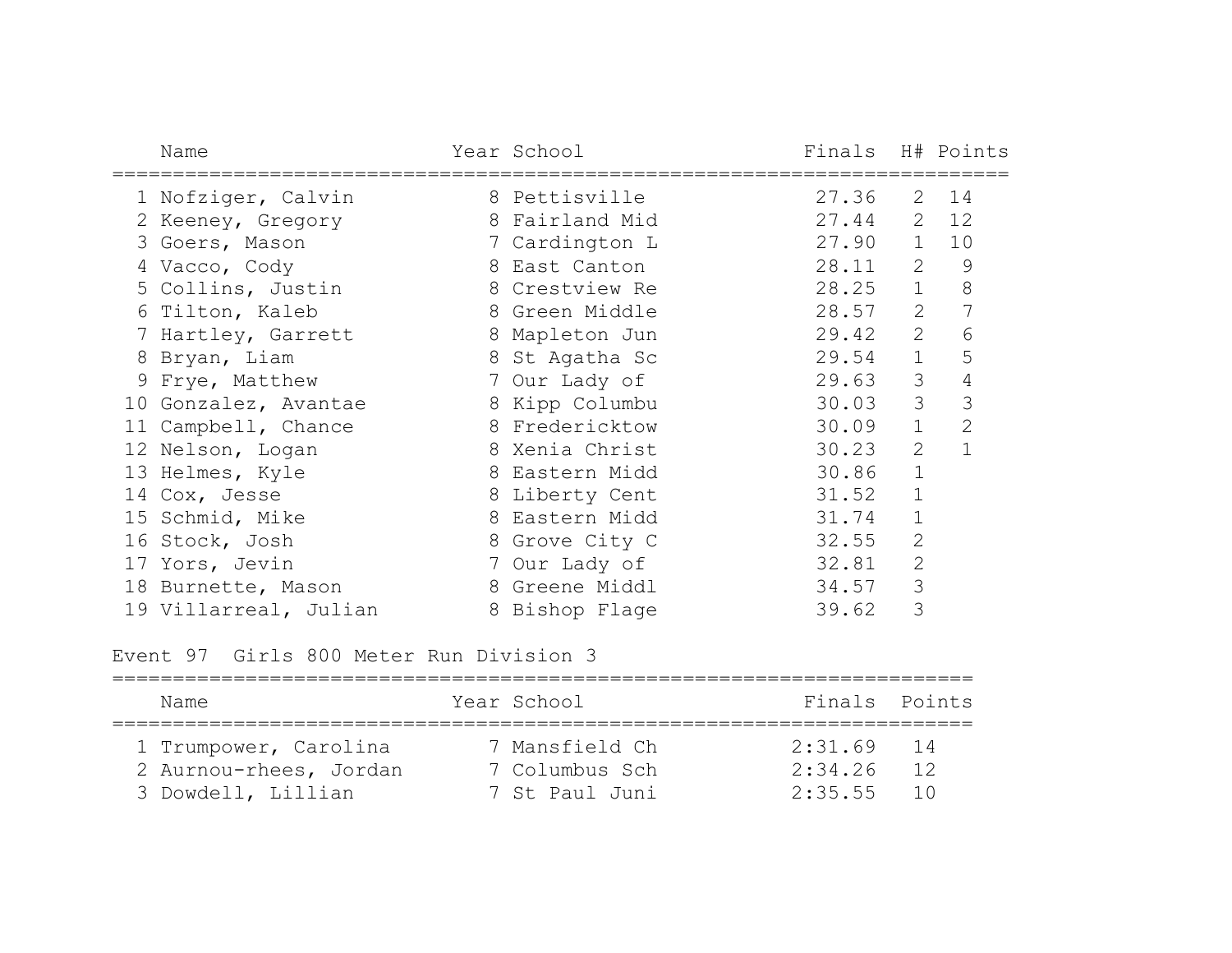| 4 Rethman, Paige     | 7 Fort Loramie | 2:39.26 | 9            |
|----------------------|----------------|---------|--------------|
| 5 Messer, Olivia     | 8 South Webste | 2:39.35 | 8            |
| 6 Grime, Lydia       | 8 Montpelier J | 2:44.99 | 7            |
| 7 Fannin, Emily      | 7 Eastern Midd | 2:46.02 | 6            |
| 8 Engels, Kimme      | 8 Montpelier J | 2:48.57 | 5            |
| 9 Tierney, Elizabeth | 8 Columbus Sch | 2:48.81 | 4            |
| 10 Santoso, Breanna  | 8 Village Acad | 2:50.63 | 3            |
| 11 Cuzzolini, Ella   | 8 Bishop Flage | 2:52.47 | 2            |
| 12 Stephens, Rose    | 7 South Webste | 2:52.93 | $\mathbf{1}$ |
| 13 Linhares, Emma    | 7 Fredericktow | 2:54.03 |              |
| 14 Morse, Sabrina    | 7 Columbus Sch | 2:54.92 |              |
| 15 Lepley, Erin      | 8 Grove City C | 2:57.33 |              |
| 16 Hoover, Jaime     | 8 Eastern Midd | 3:04.04 |              |

Event 98 Boys 800 Meter Run Division 3

|    | Name                | Year School    | Finals H# Points |                  |    |
|----|---------------------|----------------|------------------|------------------|----|
|    | 1 Rethman, Jake     | 8 Fort Loramie | 2:13.24          |                  | 14 |
|    | 2 Derifield, Baley  | 8 Green Junior | 2:13.39          |                  | 12 |
|    | 3 Wensink, Xavier   | 8 Patrick Henr | 2:14.93          | $\mathcal{P}$    | 10 |
|    | 4 Hutchinson, Tre   | 8 Montpelier J | 2:16.09          |                  | 9  |
|    | 5 Roberts, Drew     | 8 Mapleton Jun | 2:17.96          | $\mathbf{1}$     | 8  |
|    | 6 Condon, Cole      | 8 Versailles J | 2:19.09          |                  |    |
|    | 7 Spencer, Paden    | 8 Fredericktow | 2:19.47          | $\sum_{i=1}^{n}$ | 6  |
| 8  | Rode, Justin        | 8 Mc Comb Juni | 2:20.07          | $\mathcal{P}$    | 5  |
|    | 9 Villarreal, Ricky | 8 Bishop Flage | 2:20.35          |                  |    |
| 10 | Jones, Boone        | 8 Shenandoah J | 2:20.61          | 2                | 3  |
|    | 11 Wiles, Ian       | 7 Eastern Midd | 2:23.05          |                  | っ  |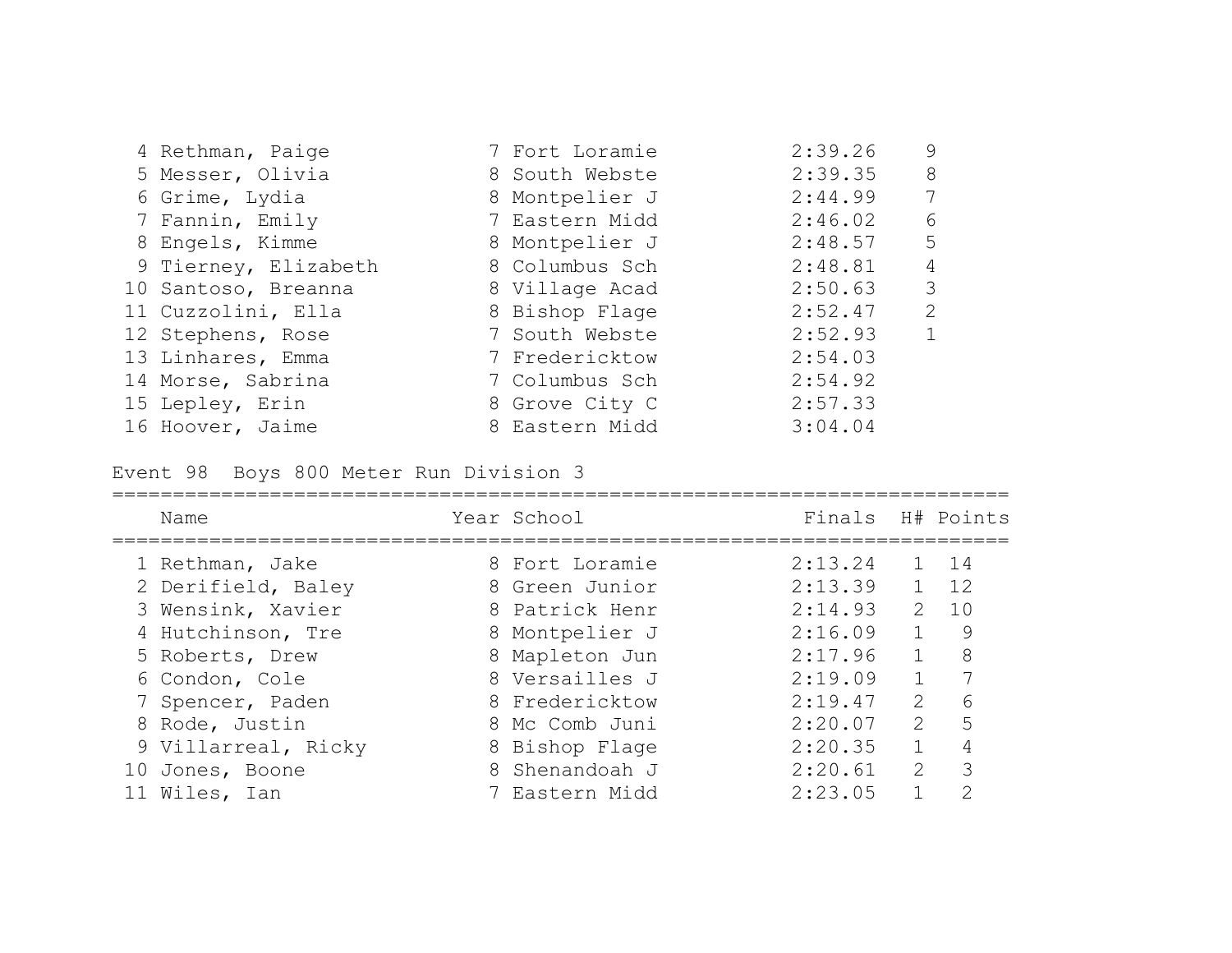| 12 Corson, Devin       | 7 Toledo St. B | 2:23.97 | 2              |  |
|------------------------|----------------|---------|----------------|--|
| 13 Fabrizio, Lewis     | 8 Calvert Juni | 2:24.62 | 2              |  |
| 14 Blizzard, Mason     | 7 Bloom Vernon | 2:26.46 | $\mathbf{1}$   |  |
| 15 Obrien, Eli         | 7 Triad Middle | 2:26.74 | $\mathbf{1}$   |  |
| 16 Schloneger, Josh    | 7 St Thomas Aq | 2:29.29 | $\mathbf{1}$   |  |
| 17 James, Braxton      | 8 Colonel Craw | 2:30.62 | $\overline{2}$ |  |
| 18 Miller, Christopher | 7 Grandview Ht | 2:32.59 | $\mathbf{1}$   |  |
| 19 Swazey, Travis      | 8 Mapleton Jun | 2:33.41 | $\mathbf{1}$   |  |
| 20 Millison, Nick      | 8 South Range  | 2:35.02 | 2              |  |
| 21 Green, Tristan      | 8 Eastern Midd | 2:37.87 | $\mathbf{1}$   |  |
| 22 Miller, Jeremy      | 8 Crestview Re | 2:38.41 | 2              |  |
| 23 Bryan, Liam         | 8 St Agatha Sc | 2:39.27 | $\overline{2}$ |  |
| 24 Baker, Brett        | 8 Grove City C | 2:41.77 | 2              |  |
| 25 Pierce, Carl        | 7 Toledo St Pa | 2:49.52 | $\mathbf{1}$   |  |
| 26 Villarreal, Julian  | 8 Bishop Flage | 2:56.29 | $\overline{2}$ |  |
| 27 George, Case        | 6 Mapleton Jun | 2:59.26 | $\overline{2}$ |  |
|                        |                |         |                |  |

Event 99 Girls 200 Meter Dash Division 3

| Top 8 Advance by Time<br>Name | Year School    | Prelims H# |  |
|-------------------------------|----------------|------------|--|
| Preliminaries                 |                |            |  |
| 1 Whitt, Lauren               | 8 Our Lady of  | $27.83q$ 1 |  |
| 2 Sullivan, Grace             | 8 Norwayne Mid | $28.49q$ 3 |  |
| 3 Pryor, Tayla                | 7 St Patrick o | $28.85q$ 1 |  |
| 4 Butler, Alauna              | 8 Buckeye Trai | $28.93q$ 3 |  |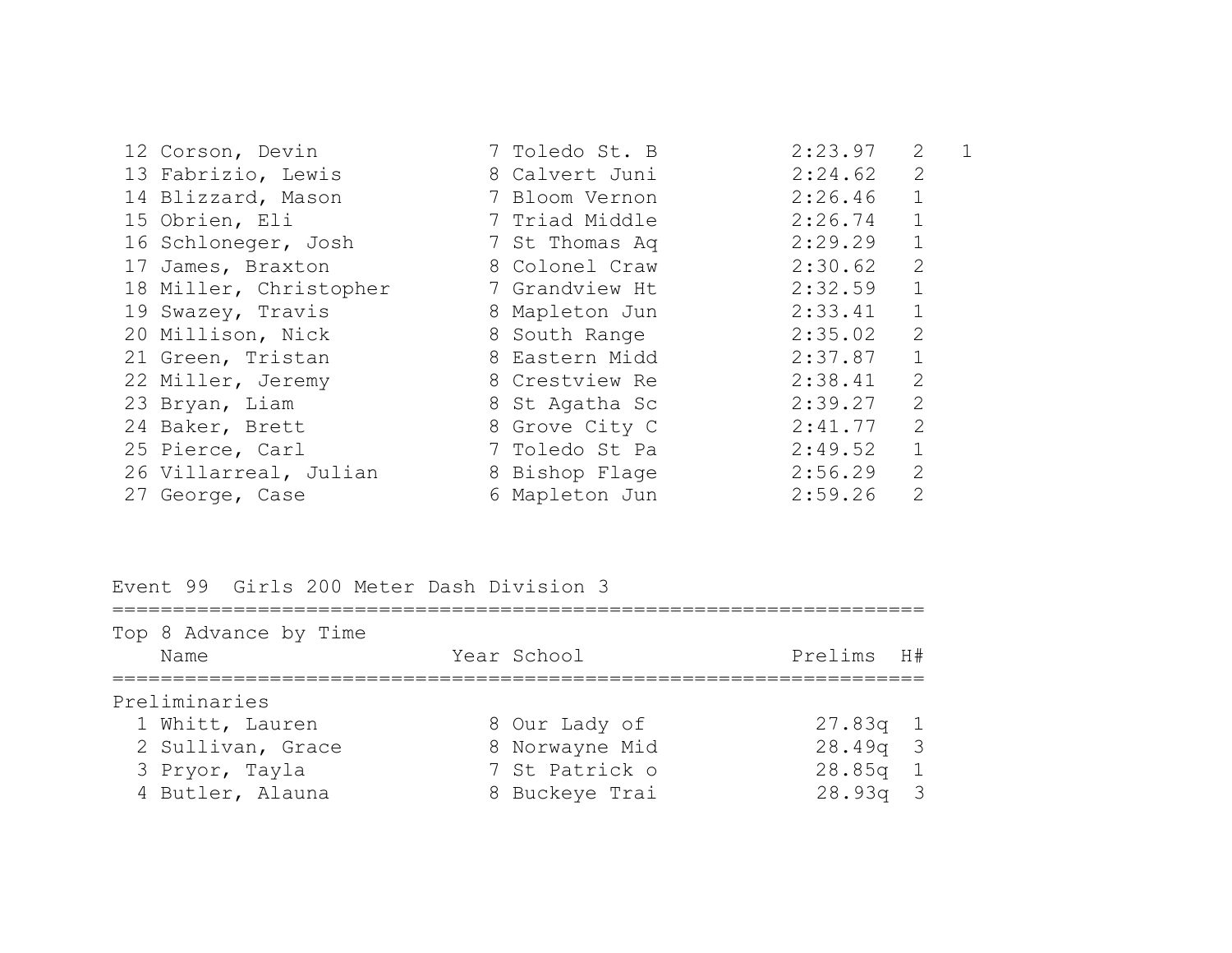| 5 Burton, Alex        | 7 West Liberty | 29.20q | $\mathcal{E}$  |
|-----------------------|----------------|--------|----------------|
| 6 Hart, Mckenzie      | 8 St. Pius X P | 29.33q | 3              |
| 7 Long, Lydia         | 8 Liberty Cent | 29.51q | 4              |
| 8 Hamilton, Katharina | 8 Fredericktow | 29.64q | 2              |
| 9 Kidd, Kaitlyn       | 8 Norwayne Mid | 29.74  | 3              |
| 10 Monagan, Phelan    | 7 Tree of Life | 29.81  | $\mathbf 1$    |
| 11 Maxwell, Bridget   | 7 Norwayne Mid | 29.89  | 3              |
| 12 Bailey, Lorna      | 8 Northridge M | 29.98  | $\overline{2}$ |
| 13 Hill, Mia          | 7 Village Acad | 30.28  | $\mathbf{2}$   |
| 14 Matthews, Zehniya  | 6 St Patrick o | 30.53  | 4              |
| 15 Iverson, Morgan    | 7 Grove City C | 30.68  | $\overline{4}$ |
| 16 Mattson, Ashley    | 7 Ada Junior H | 30.80  | 4              |
| 17 Wehrman, Grace     | 8 Fort Loramie | 31.21  | $\overline{4}$ |
| 18 Silone, Abbie      | 7 St. Pius X P | 31.29  | $\mathbf{1}$   |
| 19 Parks, Dyamond     | 7 Kipp Journey | 33.15  | $\mathbf 1$    |
| 20 Meklus, Daley      | 5 St Patrick o | 33.20  | $\overline{2}$ |
| 21 Blandford, Katie   | 7 St Patrick o | 34.47  | $\overline{4}$ |
| 22 Beier, Haley       | 6 St Patrick o | 34.91  | $\mathbf 1$    |
| 23 Mayfield, Channie  | 6 Kipp Journey | 35.84  | $\mathbf{2}$   |
| 24 Edgington, Danasha | 8 Kipp Journey | 36.76  | $\mathbf{1}$   |
| 25 Mathus, Angel      | 8 Cardington L | 41.36  | $\overline{2}$ |

Event 99 Girls 200 Meter Dash Division 3

| Name              | Year School    | Finals Points |
|-------------------|----------------|---------------|
| Finals            |                |               |
| 1 Whitt, Lauren   | 8 Our Lady of  | 27.35<br>14   |
| 2 Sullivan, Grace | 8 Norwayne Mid | 28.19<br>12   |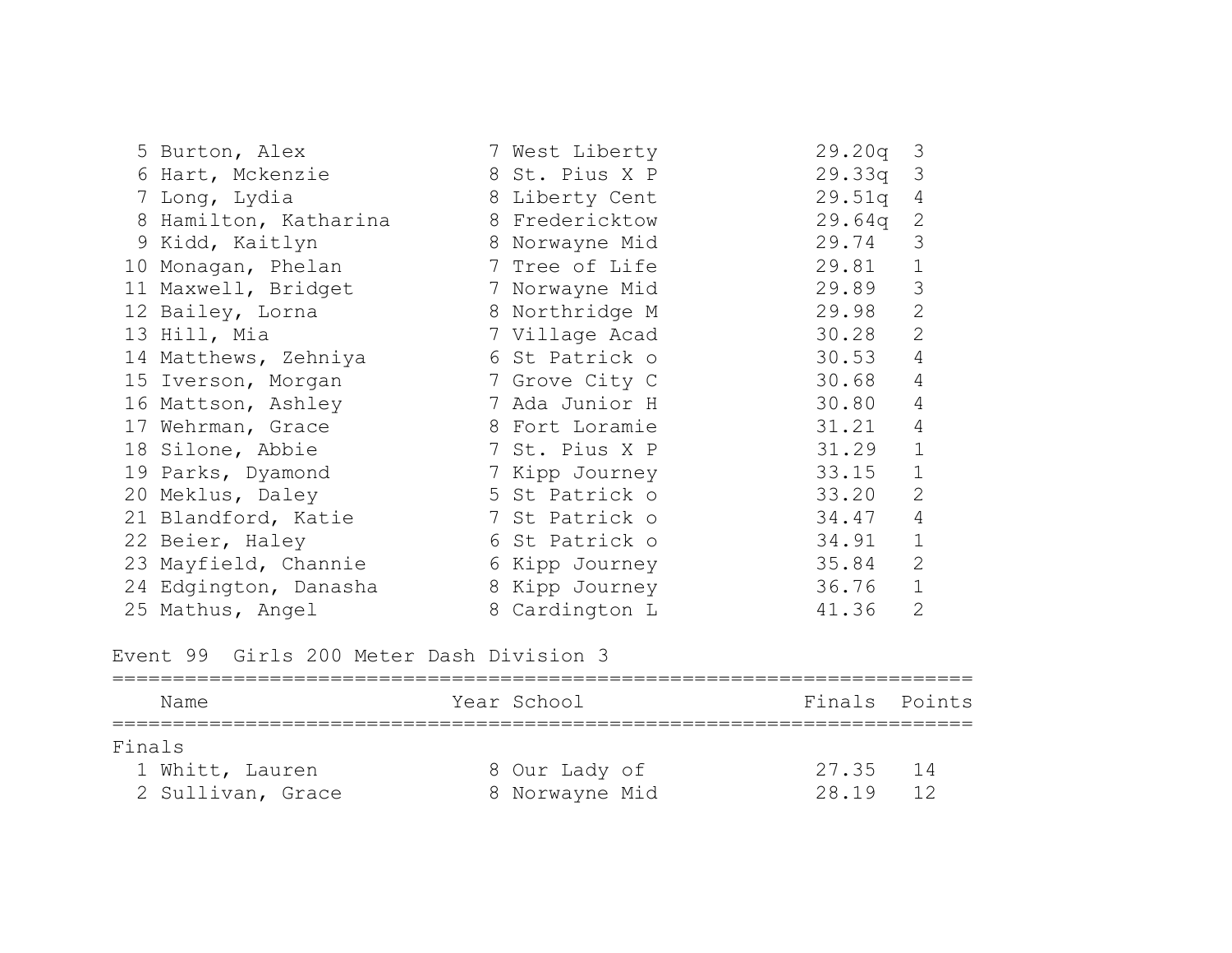| 4 Pryor, Tayla<br>5 Hart, Mckenzie<br>6 Butler, Alauna<br>7 Long, Lydia | 3 Hamilton, Katharina and 8 Fredericktow<br>7 St Patrick o<br>8 St. Pius X P 29.00<br>8 Buckeye Trai<br>8 Liberty Cent | 28.25<br>10<br>28.80<br>9<br>$\,8\,$<br>$\overline{7}$<br>29.28<br>6<br>29.45 |
|-------------------------------------------------------------------------|------------------------------------------------------------------------------------------------------------------------|-------------------------------------------------------------------------------|
| Event 100 Boys 200 Meter Dash Division 3                                |                                                                                                                        |                                                                               |
| Top 8 Advance by Time<br>Name                                           | Year School                                                                                                            | Prelims H#                                                                    |
| Preliminaries                                                           |                                                                                                                        |                                                                               |
| 1 Watson, Alizhah                                                       | 8 Wynford Juni                                                                                                         | $24.58q$ 1                                                                    |
| 2 Large, Charlie                                                        | 8 Dawson-Bryan                                                                                                         | 24.59q 5                                                                      |
|                                                                         | 3 Kadlubowski, Branden 8 St Joseph Mi                                                                                  | 24.85q 4                                                                      |
| 4 Ricciardo, Justin                                                     | 8 St Francis D                                                                                                         | 25.12q 5                                                                      |
|                                                                         | 5 Sebring, Tucker 3 Shenandoah J                                                                                       | 25.21q 1                                                                      |
| 6 Smith, Walker                                                         | 8 Oak Hill Mid                                                                                                         | 25.23q 2                                                                      |
| 7 Lepage, Nathan                                                        | 8 Buckeye Trai                                                                                                         | 25.43q 3                                                                      |
| 8 Morosky, Harrison 8 Grandview Ht                                      |                                                                                                                        | 25.65q<br>4                                                                   |
| 9 Perry, Austin                                                         | 8 Felicity-Fra                                                                                                         | 25.67<br>4                                                                    |
| 10 Deutschman, Wyatt 68 East Canton                                     |                                                                                                                        | 3<br>25.76                                                                    |
| 11 Rex, Brandon                                                         | 8 Grove City C                                                                                                         | 3<br>25.97                                                                    |
| 12 Craigo, Blake                                                        | 8 Ridgewood Mi                                                                                                         | $\mathbf{1}$<br>26.13                                                         |
| 13 Stein, Brandon                                                       | 8 Montpelier J                                                                                                         | $\mathbf{2}$<br>26.21                                                         |
| 14 Patterson, Jalen                                                     | 8 Mc Cormick M                                                                                                         | $\overline{2}$<br>26.26                                                       |
| 15 Yanssens, Andrew                                                     | 8 Crestview Re                                                                                                         | 5<br>26.36                                                                    |
| 16 Woodring, Wyatt                                                      | 8 Crestview Re                                                                                                         | $\overline{4}$<br>26.44                                                       |
| 17 Davis, Chase                                                         | 8 Tree of Life                                                                                                         | 5<br>26.47                                                                    |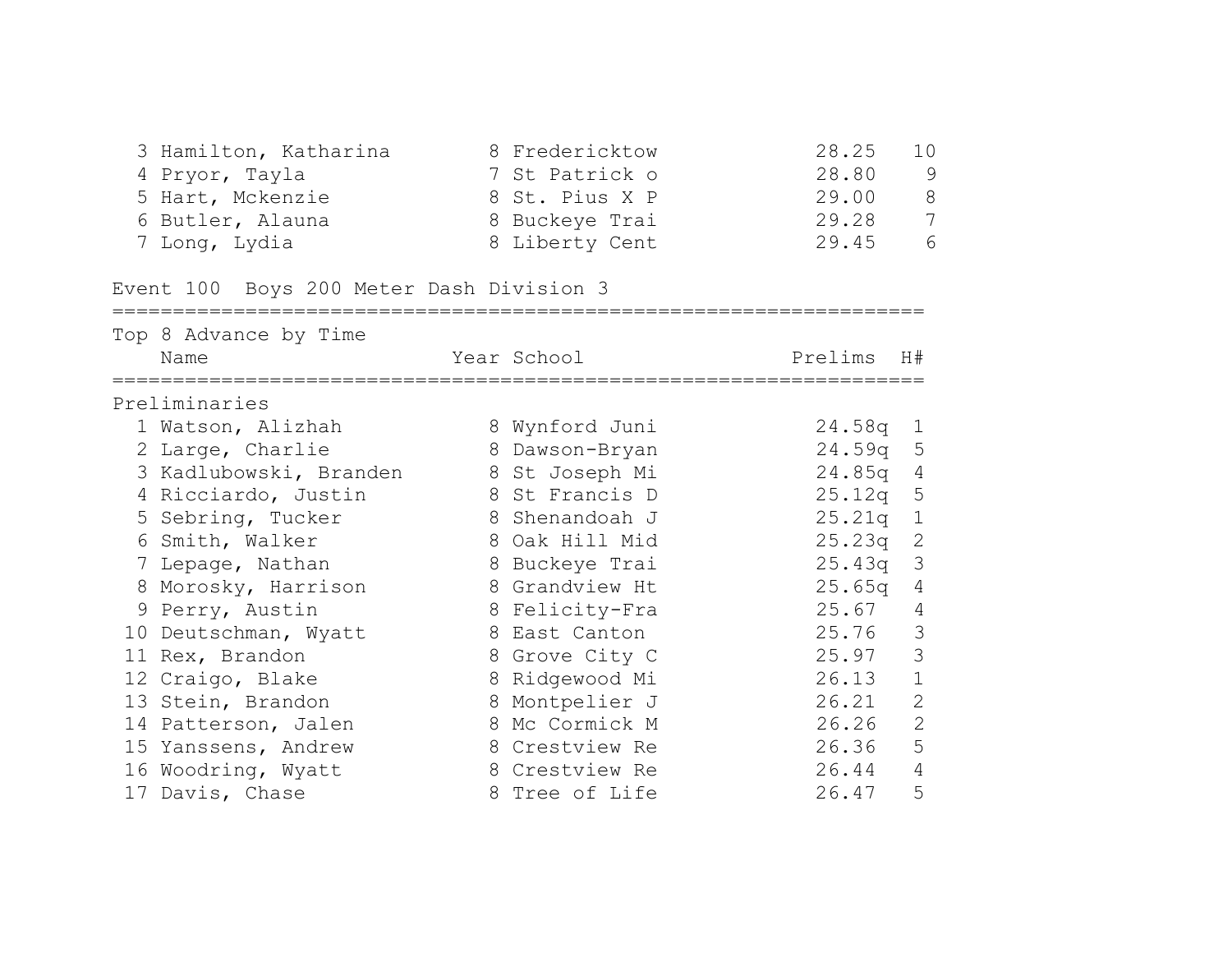| 18 Tilton, Kaleb       | 8 Green Middle | 26.49 |                |        |
|------------------------|----------------|-------|----------------|--------|
| 19 Nussbaum, Bradyn    | 7 Strasburg-Fr | 26.52 | $\mathbf 1$    |        |
| 20 Jovingo, Ty Jr      | 8 St Thomas Aq | 26.71 | 5              |        |
| 21 Merideth, Jayce     | 8 Crestview Re | 27.35 | 4              | 27.341 |
| 22 Reimund, Tanner     | 8 Liberty Cent | 27.35 | 2              | 27.350 |
| 23 Keener, Christopher | 7 Twin Valley  | 27.38 | $\mathbf{2}$   |        |
| 24 Varney, Ashton      | 8 Montpelier J | 27.39 | $\overline{4}$ |        |
| 25 Bremyer, Bobby      | 8 Calvert Juni | 27.74 | 5              |        |
| 26 Patterson, Jayson   | 7 Mc Cormick M | 28.15 | 3              |        |
| 27 Ramirez, Jorge      | 8 Toledo St Pa | 28.17 | 3              |        |
| 28 Knight, Seth        | 8 Kipp Columbu | 28.30 | 5              |        |
| 29 Hackworth, Anthony  | 8 Green Middle | 29.09 | $\sqrt{4}$     |        |
| 30 Pollitt, Fletcher   | 7 Eastern Midd | 29.57 | 3              |        |
| 31 Miller, Jeremy      | 8 Crestview Re | 30.01 | $\mathbf{2}$   |        |
| 32 Stock, Josh         | 8 Grove City C | 30.21 | 3              |        |
| 33 Groene, Adam        | 8 St Agatha Sc | 30.67 | $\overline{4}$ |        |
| 34 Ferguson, Xavier    | 5 Kipp Columbu | 32.65 |                |        |

# Event 100 Boys 200 Meter Dash Division 3

| Name                   | Year School    | Finals Points |     |
|------------------------|----------------|---------------|-----|
| Finals                 |                |               |     |
| 1 Watson, Alizhah      | 8 Wynford Juni | 23.97         | -14 |
| 2 Kadlubowski, Branden | 8 St Joseph Mi | 24.13         | 12  |
| 3 Ricciardo, Justin    | 8 St Francis D | 25.03         | 10  |
| 4 Sebring, Tucker      | 8 Shenandoah J | 25.12         | 9   |
| 5 Smith, Walker        | 8 Oak Hill Mid | 25.22         | 8   |
| 6 Lepage, Nathan       | 8 Buckeye Trai | 25.32         |     |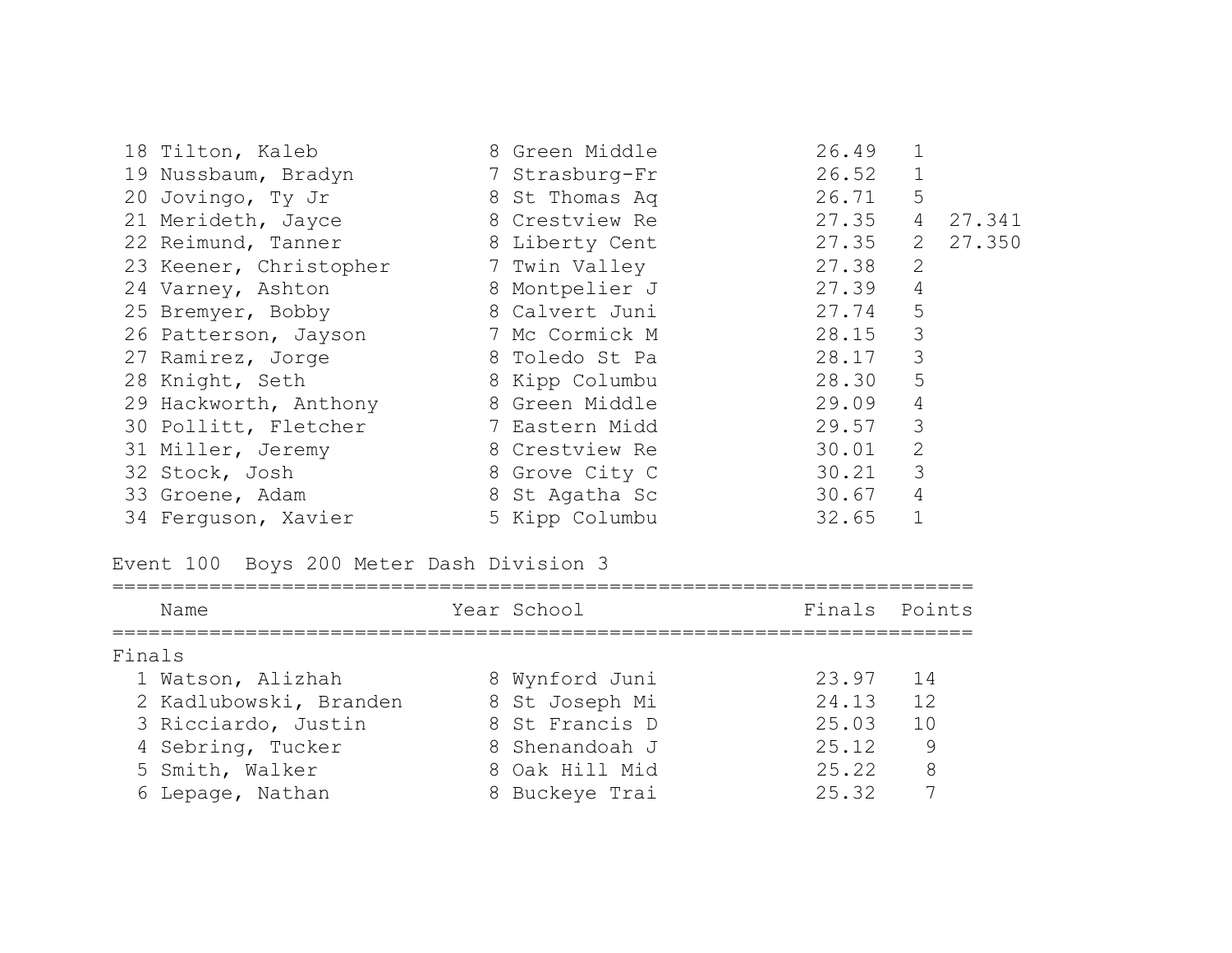Event 101 Girls 3200 Meter Run Division 3

| Name             | Year School    | Finals Points |    |
|------------------|----------------|---------------|----|
| 1 Harris, Taylor | 8 Calvert Juni | 12:55.70      | 14 |
| 2 Emily, Benson  | 7 Cardington L | 14:45.28      | 12 |
| 3 Crum, Isabelle | 6 Cardington-L | 14:47.80      | 10 |
| 4 Rau, Emma      | 8 Columbus Sch | 15:03.81      | 9  |
| 5 Maglott, Sammy | 7 Fredericktow | 17:06.46      | 8  |
| 6 Gingras, Kyley | 8 Cardington L | 18:07.80      |    |

Event 102 Boys 3200 Meter Run Division 3

| Name               | Year School    | Finals Points |     |
|--------------------|----------------|---------------|-----|
| 1 Ballas, Joe      | 8 Fort Loramie | 11:15.63      | 14  |
| 2 Foehl, Xavier    | 7 Blessed Sacr | 11:33.71      | 12  |
| 3 White, Mason     | 6 Cardington-L | 11:37.06      | 1 N |
| 4 Corson, Devin    | 7 Toledo St. B | 11:39.23      | -9  |
| 5 Metz, Mason      | 7 Strasburg-Fr | 12:35.15      | 8   |
| 6 Ackenhausen, Ian | 7 Xenia Christ | 12:40.05      | 7   |
| 7 Obrien, Eli      | 7 Triad Middle | 12:54.32      | 6   |
| 8 Queener, Alex    | Cardington L   | 16:33.72      |     |

Event 103 Girls 4x400 Meter Relay Division 3

==========================================================================

School Finals H# Points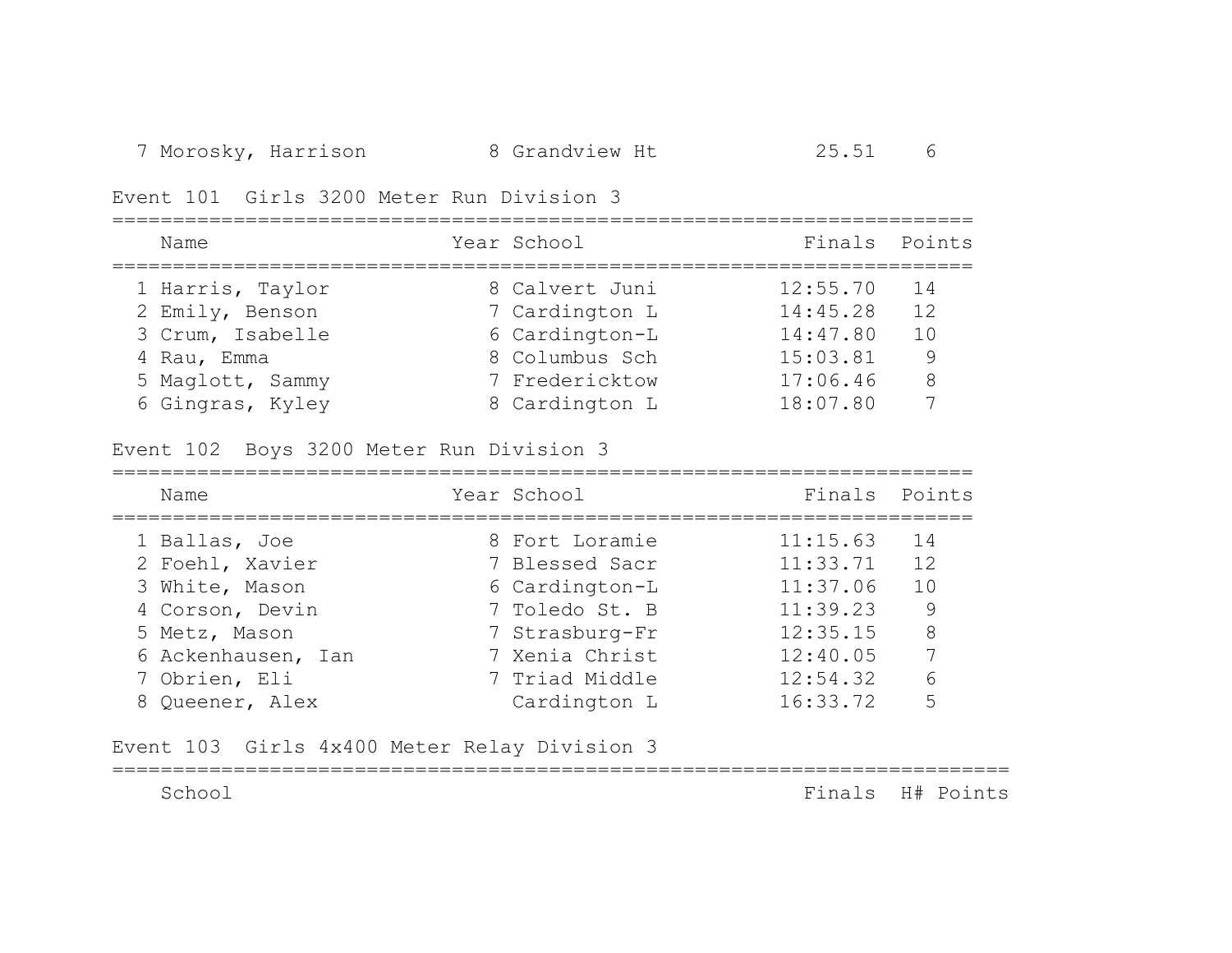========================================================================== 1) Inbody, Kindal 8 2) Bormuth, Kyra 8 3) Pepple, Jenna 8 4) Solt, Sarah 8 1) Beck, Elizabeth 8 2) Leppelmeier, Morgan 8 3) Liechty, Rebecca 8 4) Borton, Marais 8 1) Gephart, Kennedi 7 2) Wrasman, Alyssa 7 3) Wehrman, Grace 8 4) Rethman, Paige 7 1) Hamilton, Katharina 8 2) Groseclose, Nichole 8 3) Vaughn, Hannah 7 (4) Smith, Leona 7 1) Martin, Audrey 8 2) Wentz, Jaci 7 3) Trumpower, Carolina 7 4) Hupp, Rebekah 8 1) Nicolosi, Eva 6 2) Barnes, Ava 8 3) Aurnou-rhees, Jordan 7 (4) Nguyen, Asia 7 1) Vogus, Kaley 7 2) Legg, Ashlyn 8 3) Barman, Adrian 7 (4) Brown, Joesee 8 1) Graham, Chelsea 8 2) Grime, Lydia 8 3) Cox, Gabby 8 4) Lyons, Jaelyn 8 1) Blank, Alli 8 2) Hefner, Pattie 8 3) Hoover, Jaime 8 4) Fannin, Emily 7 10 St Patrick of Heatherdowns 10 St 7, 1 3

```
 1 Arlington Junior High 4:20.81 1 14 
 2 Pettisville Junior High 4:29.41 2 12 
3 Fort Loramie Junior High 10 1:31.67 1 10
4 Fredericktown Jr. High 4:36.83 1 9
 5 Mansfield Christian School 4:47.29 2 8 
 6 Columbus School For Girls 4:52.00 1 7 
 7 Monroeville 4:52.79 1 6 
8 Montpelier Junior High 1986 1997 12:53.64 2 5
9 Eastern Middle School 4:58.20 1 4
```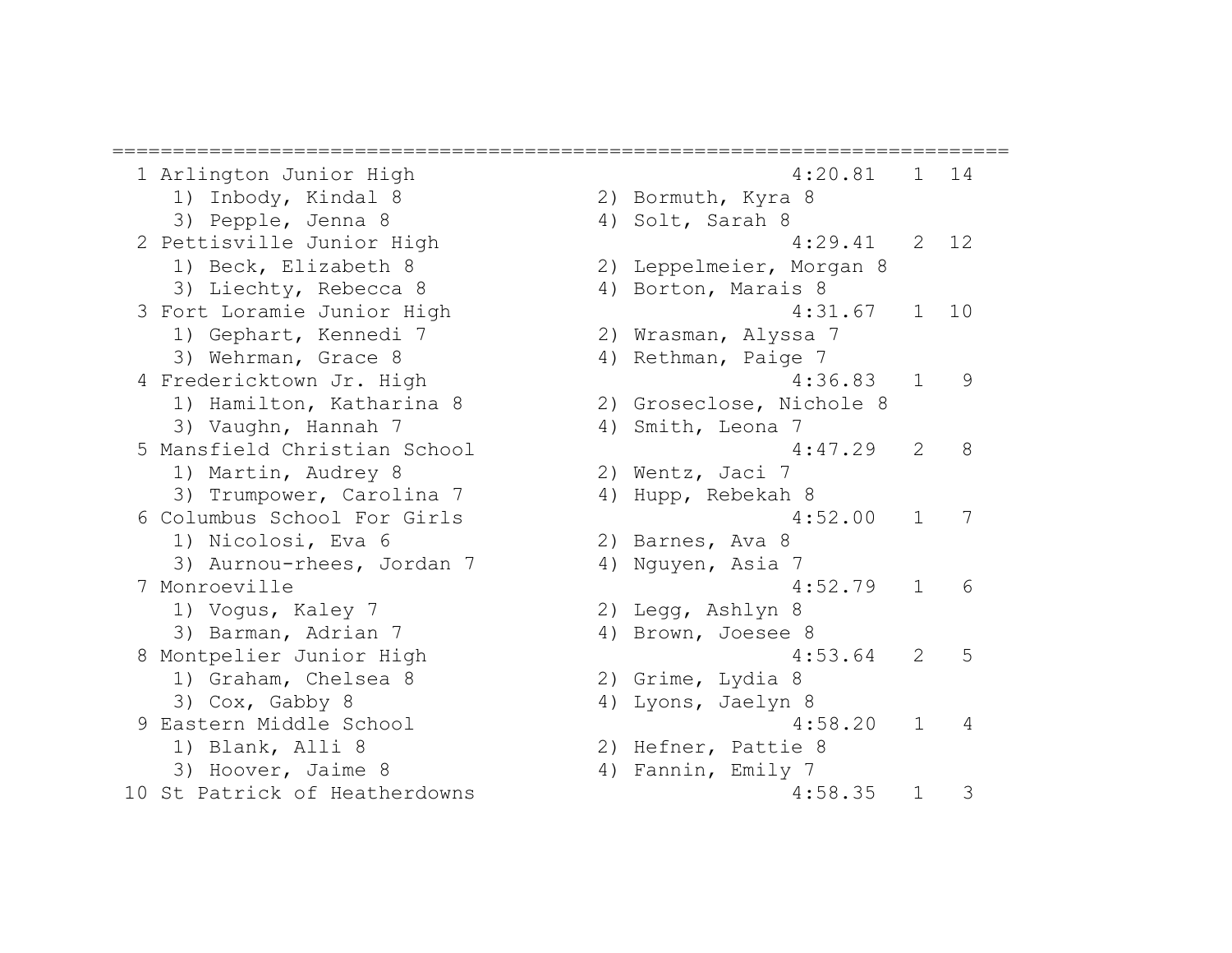1) Ohlinger, Megan 7 2) Vanatta, Taylor 7 3) Blandford, Katie 7 4) Sabo, Kiley 8 11 Kipp Journey Academy Girls 5:04.55 2 2 1) Edgington, Danasha 8 2) Addison, Cadence 6 3) Whatley, Alexis 8 4) Finch, Kaeriona 7 12 Cardington Lincoln Pirates 5:13.04 2 1 1) Moodispaugh, Bailey 7 2) Lorimer, Abigail 8 3) Morgan, Maci 8 4) Bertke, Casey 7 13 Allen East Mustangs 13 Allen East Mustangs 1) Diermeyer, Shelby 7 2) Rooker, Taylor 7 3) Whitaker, Abbie 7 (4) Criblez, Lauren 8 14 Buckeye Trail Warriors 6:22.96 2 1) Shepherd, Danielle 8 2) Simonson, Joanna 8 3) Wehr, Madison 8 4) Bixler, Lilly 8

Event 104 Boys 4x400 Meter Relay Division 3

| School                         | Finals H# Points     |   |
|--------------------------------|----------------------|---|
| 1 Lowellville Junior High      | $3:54.09$ 2 14       |   |
| 1) Ballone, Joey 8             | 2) Fitch, John 8     |   |
| 3) Kopnicky, Tommy 8           | 4) Rotz, Jacob 8     |   |
| 2 Fort Loramie School          | $3:56.20$ 1 12       |   |
| 1) Ballas, Joe 8               | 2) Mescher, Carter 8 |   |
| 3) Rethman, Jake 8             | 4) Kemper, Mason 8   |   |
| 3 Calvert Junior High          | $4:07.26$ 1 10       |   |
| 1) Cooper, Trenton 8           | 2) Bremyer, Bobby 8  |   |
| 3) Fabrizio, Lewis 8           | 4) Jones, Austin 8   |   |
| 4 Liberty Center Middle School | 4:11.55              | 9 |
|                                |                      |   |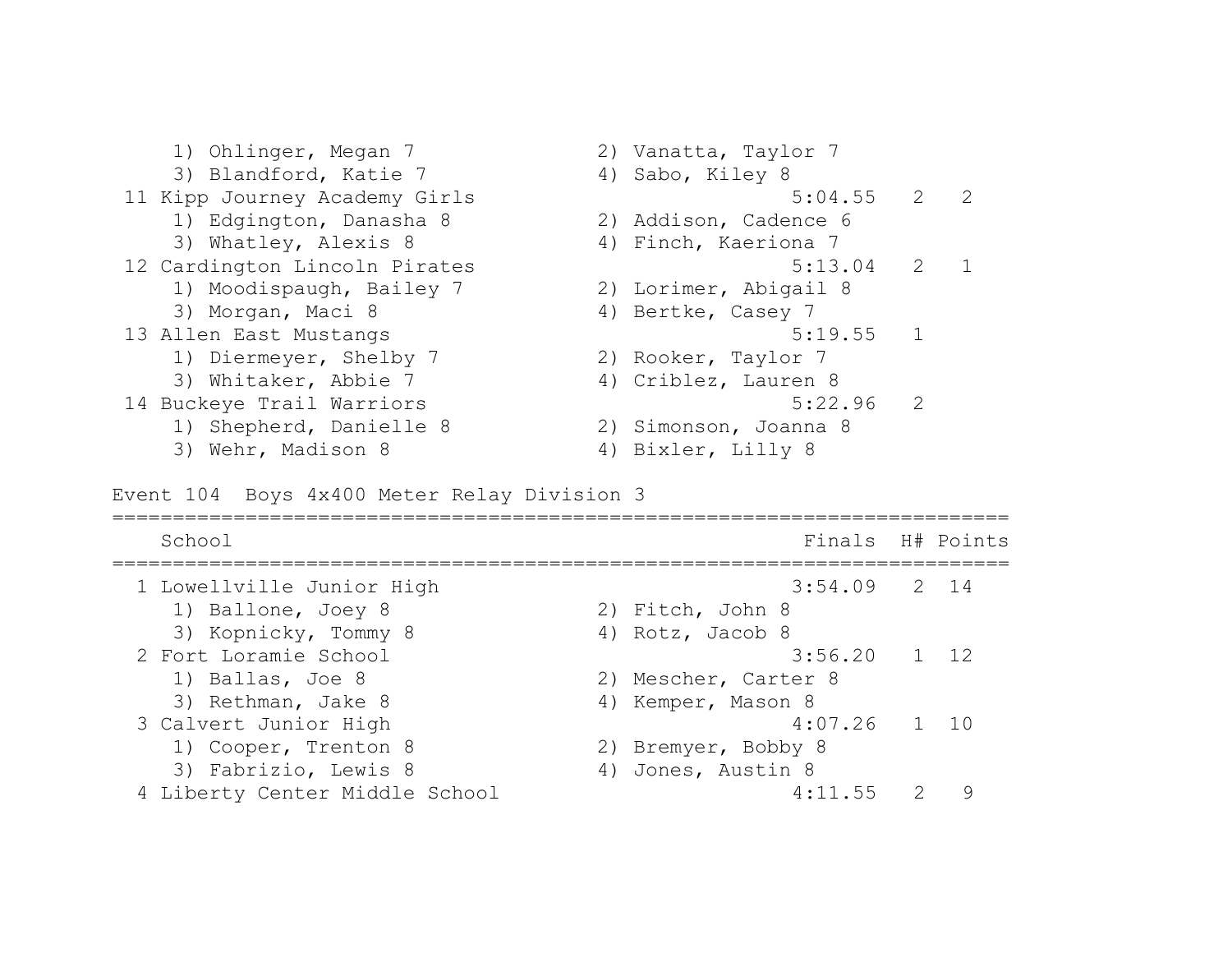1) Reimund, Tanner 8 2) Bailey, Bryce 8 3) Bowers, Zach 7 4) Cox, Jesse 8 5 Fredericktown Freddies 4:11.73 1 8 1) Cochren, Seth 8 2) Smith, Dakota 8 3) Hagley, Kamryn 7 (4) Spencer, Paden 8 6 Eastern Middle School 4:16.81 1 7 1) Wiles, Ian 7 2) Mckenzie, A.J. 8 3) Lainhart, Dylan 7 (4) Schmid, Mike 8 7 Montpelier Junior High 1 6 1) Hutchinson, Tre 8 2) Varney, Ashton 8 3) Mcclaine, Matt 7 (4) Stein, Brandon 8 8 Cardington Lincoln Pirates 5:15.60 2 5 1) Striech, Skyler 7 2) Ratliff, Bryden 7 3) Groomes, Sonny 7 (4) Queener, Alex

Event 105 Girls Long Jump Division 3

| Name                 | Year School    | Finals Points |    |
|----------------------|----------------|---------------|----|
| 1 Thobe, Aubrey      | 8 Marion Local | $16 - 04.25$  | 14 |
| 2 Prater, Alexis     | 8 Ridgewood Mi | $15 - 07.50$  | 12 |
| 3 Meyer, Zoe         | 7 Calvert Juni | $14 - 11.75$  | 10 |
| 4 Huelskamp, Madison | 8 Fairlawn Mid | $14 - 11.25$  | 9  |
| 5 Silvers, Morgan    | 8 Pymatuning V | $14 - 01.50$  | 8  |
| 6 Beck, Elizabeth    | 8 Pettisville  | $14 - 01.00$  | 7  |
| 7 Muslovski, Kayla   | 7 Springfield  | $13 - 11.75$  | 6  |
| 8 Kellish, Abbey     | 8 Ridgewood Mi | $13 - 07.50$  | 5  |
| 9 Bailey, Lorna      | 8 Northridge M | $13 - 06.50$  |    |
| 10 Owen, Madison     | 8 South Range  | $13 - 05.25$  | 3  |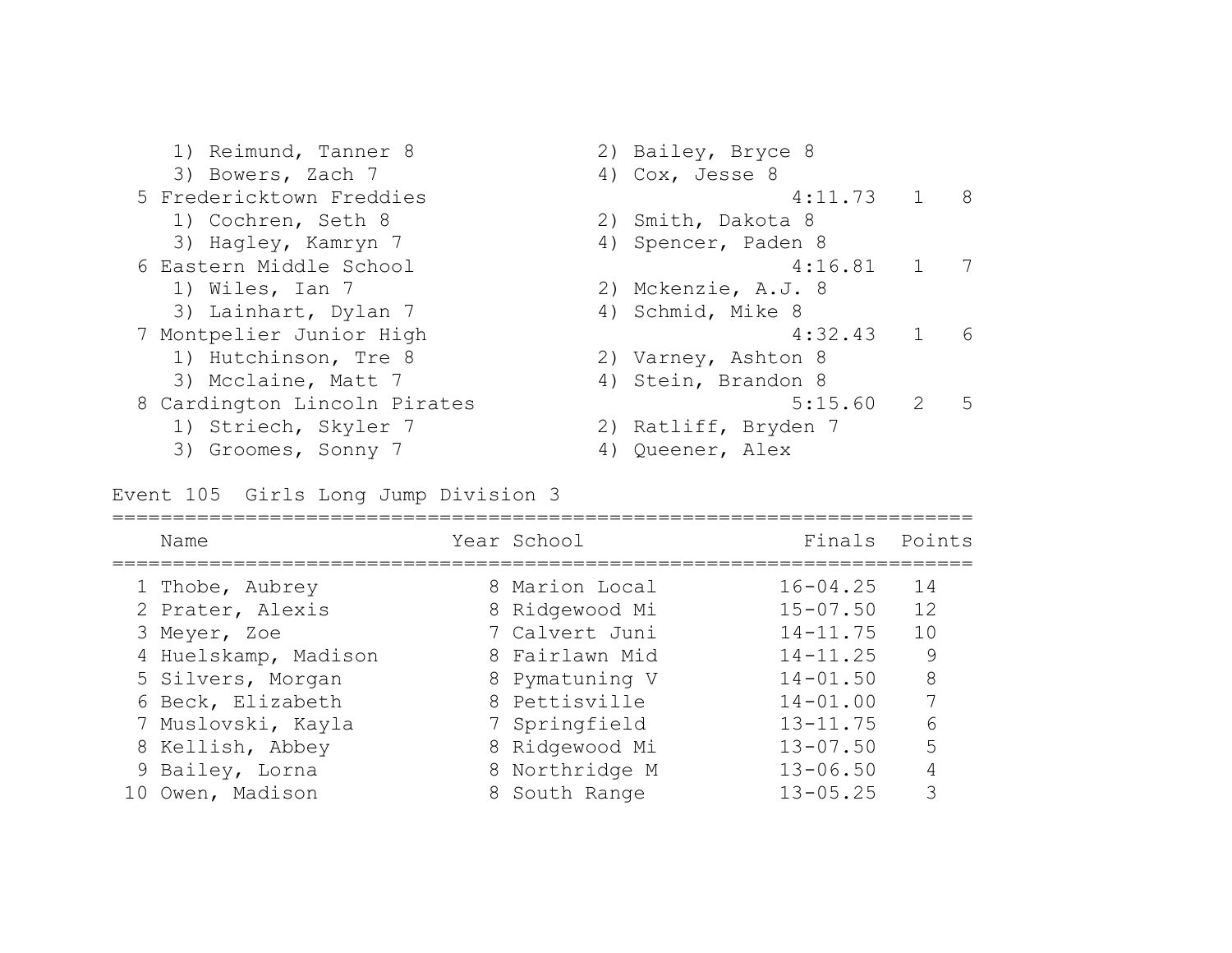| 11 Holcomb, Justice  | 8 West Jeffers | $J13 - 05.25$ | 2 |
|----------------------|----------------|---------------|---|
| 12 Nicolosi, Eva     | 6 Columbus Sch | $13 - 02.75$  |   |
| 13 Eich, Marley      | 8 Montpelier J | $12 - 09.75$  |   |
| 14 Luallen, Cara     | 8 St. Pius X P | $12 - 08.75$  |   |
| 15 Bower, Aubrey     | 6 St Brigid of | $11 - 01.50$  |   |
| 16 Creasap, Emily    | 7 Grove City C | $11 - 00.75$  |   |
| 17 Owen, Kayla       | 6 South Range  | $10 - 09.75$  |   |
| 18 Brewer, Ashlyn    | 8 Eastern Midd | $10 - 05.75$  |   |
| 19 Morgan, Maci      | 8 Cardington L | $10 - 04.00$  |   |
| 20 Hefner, Pattie    | 8 Eastern Midd | $10 - 01.50$  |   |
| 21 Bauknight, Jordan | 6 Columbus Sch | $9 - 09.75$   |   |
| 22 Wilson, Jakiyah   | 5 Kipp Journey | $7 - 00.50$   |   |
| -- Matthews, Zehniya | 6 St Patrick o | FOUL          |   |

Event 106 Boys Long Jump Division 3

| Name               | Year School    | Finals Points |               |
|--------------------|----------------|---------------|---------------|
| 1 Watson, Alizhah  | 8 Wynford Juni | $18 - 05.00$  | 14            |
| 2 Morris, Wyatt    | 8 Fairland Mid | $18 - 03.50$  | 12            |
| 3 Jones, Austin    | 8 Calvert Juni | $17 - 07.00$  | 10            |
| 4 Nussbaum, Bradyn | 7 Strasburg-Fr | $17 - 06.00$  | 9             |
| 5 Mescher, Carter  | 8 Fort Loramie | $17 - 04.00$  | 8             |
| 6 Davis, Chase     | 8 Tree of Life | $16 - 00.00$  | 7             |
| 7 Goers, Mason     | 7 Cardington L | $14 - 06.75$  | 6             |
| 8 Stover, Joshua   | 8 Xenia Christ | $14 - 03.50$  | 5             |
| 9 Wolfe, Will      | 8 Eastern Midd | $14 - 01.75$  | 4             |
| 10 Yors, Jevin     | 7 Our Lady of  | $14 - 01.25$  | 3             |
| 11 Mayhew, Will    | 8 Grove City C | $14 - 00.00$  | $\mathcal{P}$ |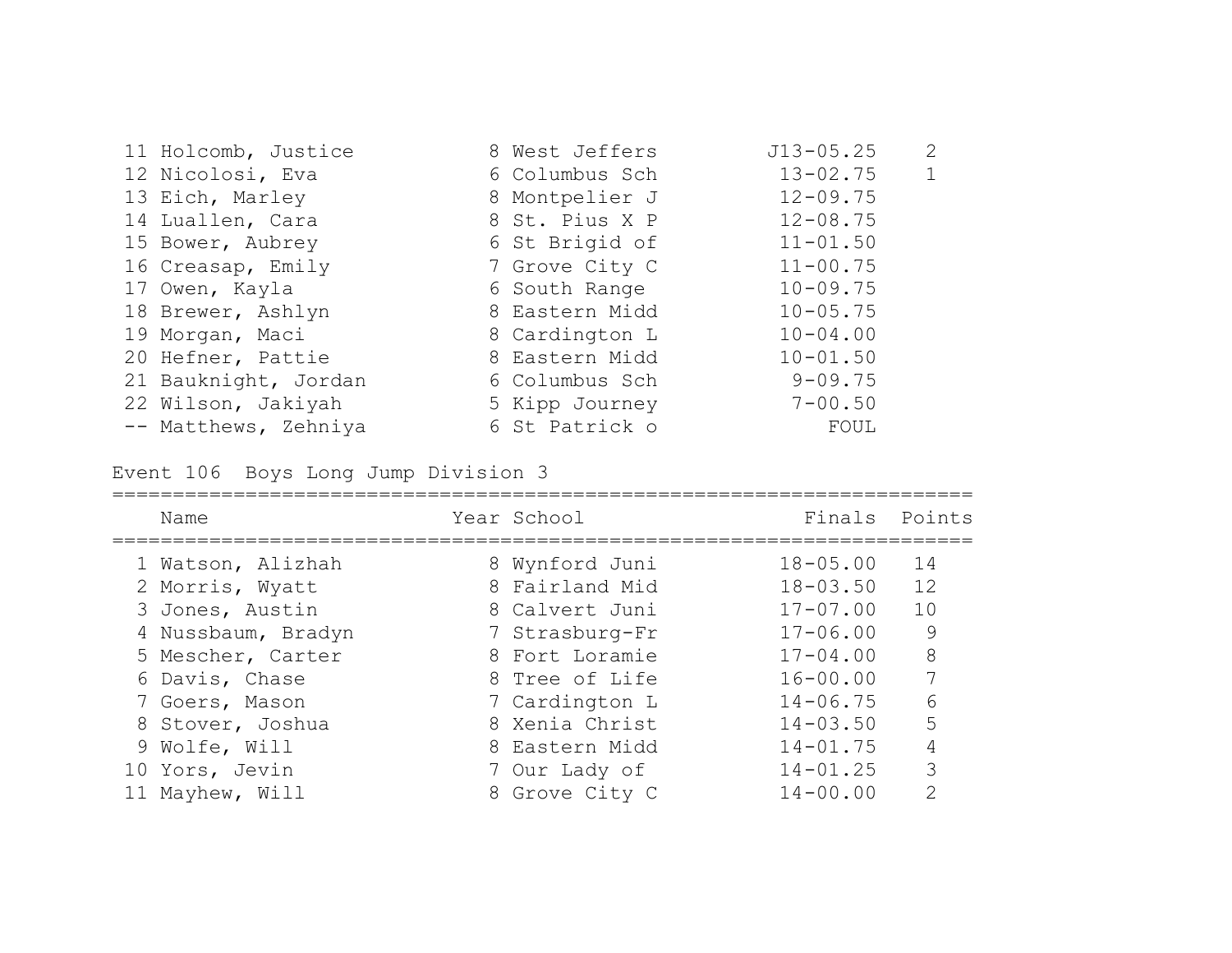| 12 Mullins, Caleb     | 8 Eastern Midd | $12 - 09.75$ | $\mathbf{1}$ |
|-----------------------|----------------|--------------|--------------|
| 13 Hill, Jason        | 8 Crestview Re | $12 - 08.25$ |              |
| 14 Ferguson, Xavier   | 5 Kipp Columbu | $12 - 06.50$ |              |
| 15 Hackworth, Anthony | 8 Green Middle | $12 - 03.75$ |              |

### Event 107 Girls Pole Vault Division 3

| Name                  | Year School    | Finals Points |      |
|-----------------------|----------------|---------------|------|
| 1 England, Morgan     | 8 Seneca East  | $10 - 01.00$  | 14   |
| 2 Studer, Allie       | 8 Norwayne Mid | $9 - 06.00$   | 12   |
| 3 Gaerke, Samantha    | 8 Russia Junio | $8 - 00.00$   | 10   |
| 4 Leppelmeier, Morgan | 8 Pettisville  | $J8 - 00.00$  | 9    |
| 5 Webb, Maddie        | 7 Fort Frye Ju | $J8 - 00.00$  | 8    |
| 6 Bucher, Jordan      | 8 North Baltim | $7 - 06.00$   | 7    |
| 7 Shoemaker, Hannah   | 8 Anna Middle  | $J7 - 06.00$  | 6    |
| 8 Roddy, Maureen      | 8 Fredericktow | $6 - 06.00$   | 5    |
| 9 Iverson, Morgan     | 7 Grove City C | $J6 - 06.00$  | 3.50 |
| 9 Helser, Mckenzie    | 8 Allen East M | $J6 - 06.00$  | 3.50 |

#### Event 108 Boys Pole Vault Division 3

| Name                | Year School    | Finals Points |      |
|---------------------|----------------|---------------|------|
| 1 Shellhaas, Brock  | 7 Ansonia Juni | $11 - 00.00$  | - 14 |
| 2 Garretson, Dylan  | 8 Newcomerstow | $J11 - 00.00$ | 12   |
| 3 Garretson, Hunter | 7 Newcomerstow | $10 - 06.00$  | 1 O  |
| 4 Mascadri, Joseph  | 8 Mechanicsbur | $9 - 06.00$   | 9    |
| 5 Baker, Brett      | 8 Grove City C | $9 - 00.00$   | 8    |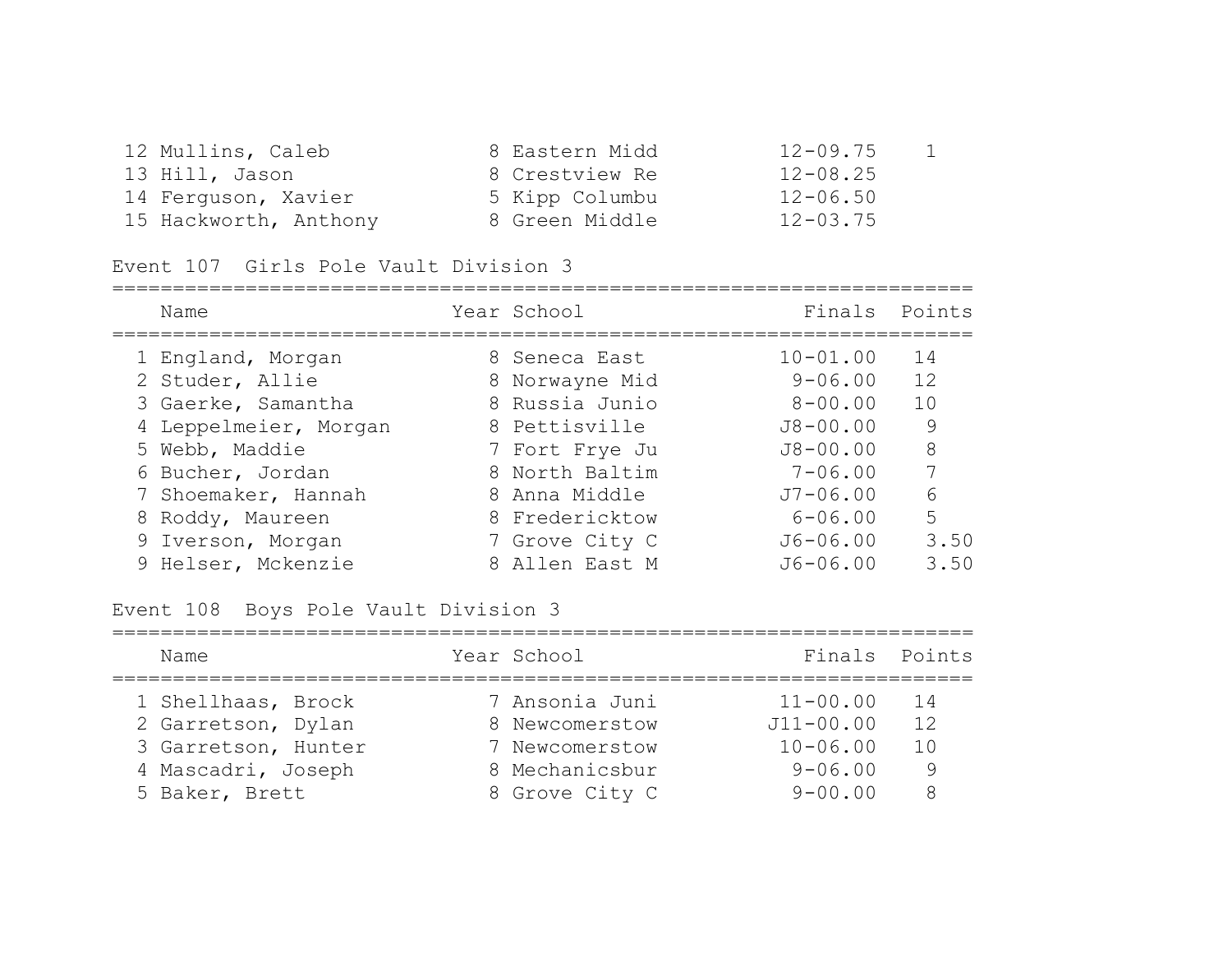| 6 Mutchler, Alex  | 7 Colonel Craw | 8-06.00      | 7              |
|-------------------|----------------|--------------|----------------|
| 7 Burnette, Mason | 8 Greene Middl | $J8 - 06.00$ | 6              |
| 8 Righi, Alex     | 7 Liberty Cent | 7-06.00      | 5              |
| 9 Short, Brennan  | 7 Archbold Mid | J7-06.00     | $\overline{4}$ |

## Event 109 Girls High Jump Division 3

| Name                   | Year School    | Finals       | Points        |
|------------------------|----------------|--------------|---------------|
| 1 Willow, Hannah       | 8 Arlington Ju | $5 - 00.00$  | 14            |
| 2 Lorimer, Abigail     | 8 Cardington L | $4 - 10.00$  | 12            |
| 3 Bertke, Casey        | 7 Cardington L | J4-10.00     | 10            |
| 4 Koehler, Jessica     | 8 Northridge M | $4 - 08.00$  | 9             |
| 5 Pitsenbarger, Sophie | 8 Troy Christi | $J4 - 08.00$ | 8             |
| 6 Bradford, Kiana      | 8 Ridgewood Mi | $4 - 06.00$  | 7             |
| 7 Hall, Ashley         | 8 Pymatuning V | $J4 - 06.00$ | 6             |
| 8 Fannin, Emily        | 7 Eastern Midd | $4 - 04.00$  | 5             |
| 9 Stringer, Mckenzie   | 7 Columbus Sch | $J4 - 04.00$ | 4             |
| 10 Eich, Marley        | 8 Montpelier J | $J4 - 04.00$ | 3             |
| 11 Fear, Renee         | 8 Dayton Chris | $4 - 02.00$  | $\mathcal{D}$ |
| 12 Morse, Sabrina      | 7 Columbus Sch | $4 - 00.00$  |               |
| 13 Kanney, Rachel      | 7 Allen East M | $J4 - 00.00$ |               |
| -- Arth, Heidi         | 8 Bishop Flage | ΝH           |               |

Event 110 Boys High Jump Division 3

| Name               | Year School    | Finals Points  |  |
|--------------------|----------------|----------------|--|
| 1 Trimble, Tyrique | 8 Kipp Columbu | $5 - 06.00$ 14 |  |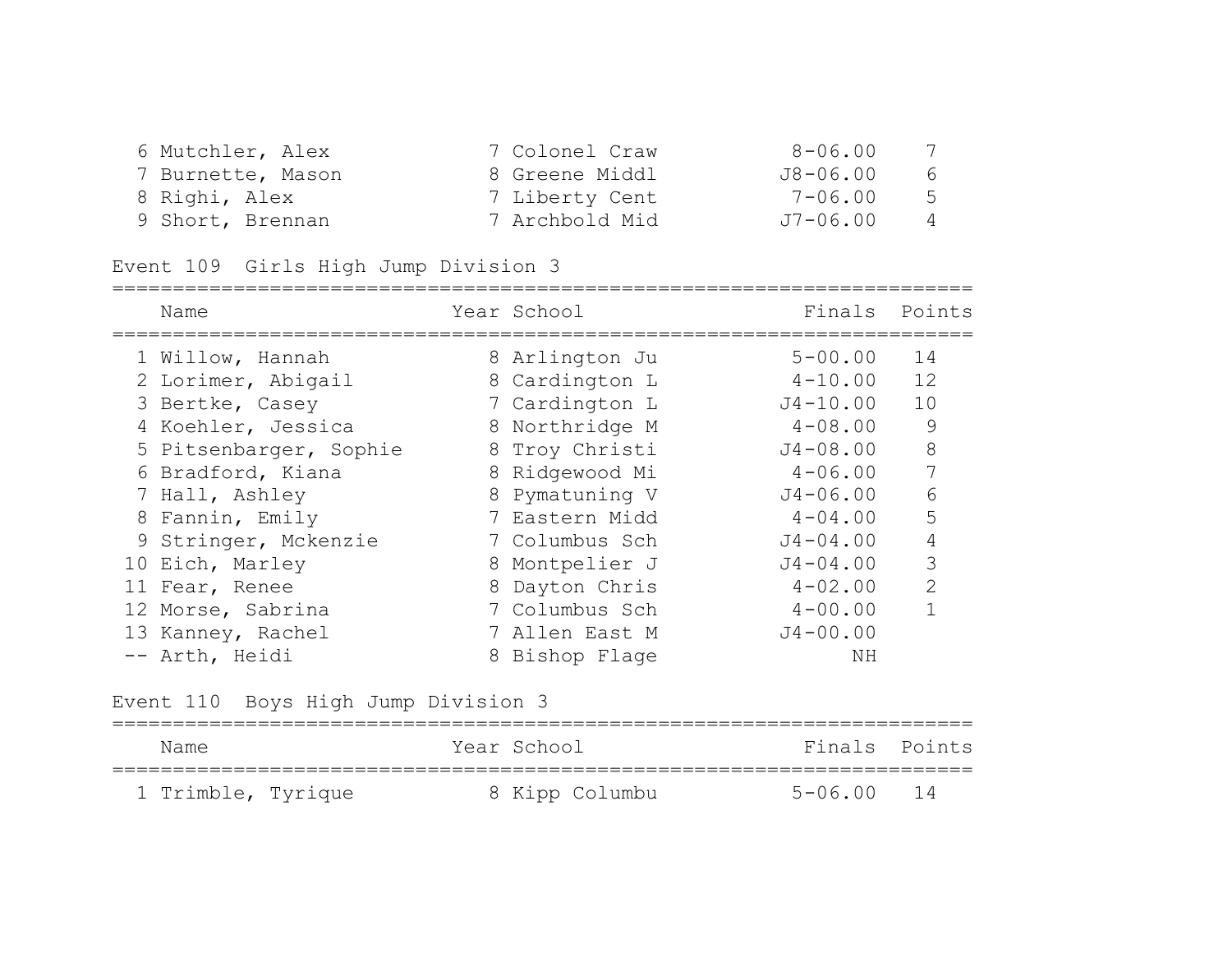| 2 Hartley, Garrett  | 8 Mapleton Jun | $5 - 04.00$  | 12   |
|---------------------|----------------|--------------|------|
| 3 Selby, Dane       | 8 Columbus Gro | $J5 - 04.00$ | 10   |
| 4 King, Tyler       | 8 Buckeye Trai | $5 - 00.00$  | 8.50 |
| 4 Mckenzie, A.J.    | 8 Eastern Midd | $5 - 00.00$  | 8.50 |
| 6 Bailey, Bryce     | 8 Liberty Cent | $J5 - 00.00$ | 7    |
| 7 West, Andrew      | 8 Garaway Midd | $4 - 10.00$  | 6    |
| 8 Mitchell, Preston | 7 St Thomas Aq | $J4 - 10.00$ | 5    |
| 9 Stover, Joshua    | 8 Xenia Christ | $J4 - 10.00$ | 4    |
| 10 Yors, Jevin      | 7 Our Lady of  | $4 - 08.00$  | 3    |
| 11 Mullins, Caleb   | 8 Eastern Midd | $J4 - 08.00$ | 2    |
| 12 Adler, Parker    | 8 Mc Cormick M | $J4 - 08.00$ |      |

Event 111 Girls Shot Put Division 3

|   | Name                | Year School    | Finals Points |                |
|---|---------------------|----------------|---------------|----------------|
|   | 1 Homan, Grace      | 8 Botkins Juni | $43 - 05.75$  | 14             |
|   | 2 Blue, Kalyn       | 8 Patrick Henr | $39 - 00.25$  | 12             |
|   | 3 Brooker, Kiley    | 8 North Baltim | $38 - 07.25$  | 10             |
| 4 | Ramsey, Taylor      | 8 Caldwell Jun | $37 - 03.50$  | 9              |
|   | 5 Maag, Madisyn     | 8 Columbus Gro | $37 - 01.25$  | 8              |
|   | 6 Sharp, Gabbi      | 8 Columbus Sch | $35 - 04.75$  | 7              |
|   | 7 Watkins, Samantha | 8 Arcadia Midd | $35 - 04.25$  | 6              |
|   | 8 Criblez, Lauren   | 8 Allen East M | $35 - 03.50$  | 5              |
|   | 9 Peters, Emily     | 8 Arcadia Midd | $35 - 00.75$  | 4              |
|   | 10 Wiseman, Madelyn | 8 Lehman Middl | $34 - 10.00$  | 3              |
|   | 11 Weekley, Alexis  | 8 Lordstown Ju | $34 - 06.25$  | $\overline{2}$ |
|   | 12 Rigel, Claire    | 8 Leipsic Loca | $34 - 03.25$  | 1              |
|   | 13 Johnson, Jade    | 8 Newcomerstow | $33 - 10.25$  |                |
|   |                     |                |               |                |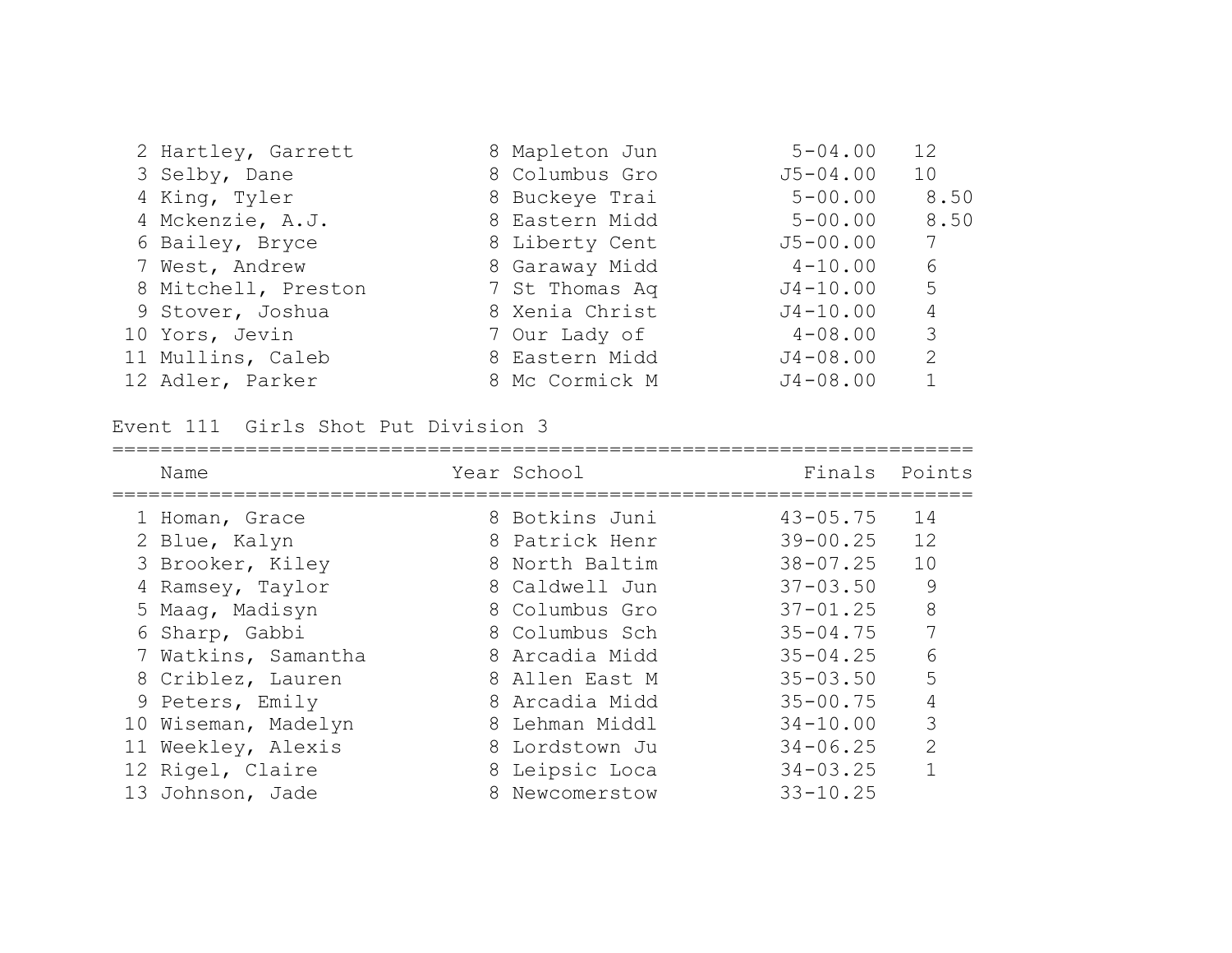| 14 Veneskey, Elizabeth | 8 South Range  | $33 - 07.00$ |
|------------------------|----------------|--------------|
| 15 Reed, Antonia       | 7 Kipp Journey | $33 - 03.50$ |
| 16 Bernard, Jaelynn    | 7 Genoa Christ | $33 - 00.75$ |
| 17 Crawford, Aubryn    | 8 Crestview Mi | $30 - 07.25$ |
| 18 Opper, Amelia       | 8 Monroeville  | $29 - 05.50$ |
| 19 Overstake, Karlie   | 8 Eastern Midd | $29 - 04.00$ |
| 20 Rambo, Sidney       | 7 Crestview Mi | $29 - 01.50$ |
| 21 Conrad, Mckenzie    | 8 Cardington L | $28 - 04.50$ |
| 22 Wilkinson, Makenna  | 8 Buckeye Trai | $28 - 01.50$ |
| 23 Marihugh, Alexis    | 8 Montpelier J | $26 - 10.50$ |
| 24 Sanders, Kiah       | 7 Montpelier J | $26 - 00.50$ |
| 25 Keefe, Elizabeth    | 8 Arcadia Midd | $24 - 04.00$ |
| 26 Young, Amaya        | 8 Eastern Midd | $23 - 05.50$ |
| 27 Drury, Ashlee       | 8 Cardington L | $16 - 10.00$ |

Event 112 Boys Shot Put Division 3

| Name               | Year School    | Finals Points |    |
|--------------------|----------------|---------------|----|
| 1 Hooper, Kyler    | 8 Maysville Mi | $47 - 01.00$  | 14 |
| 2 Perry, Dominic   | 8 Crestview Re | $46 - 07.25$  | 12 |
| 3 Carpenter, Logan | 8 St Thomas Aq | $46 - 05.75$  | 10 |
| 4 Laroche, Cole    | 8 Bellaire Mid | $44 - 10.00$  | 9  |
| 5 Wilden, Trey     | 8 Ridgewood Mi | $44 - 04.25$  | 8  |
| 6 Tantari, Joshua  | 8 Pymatuning V | $43 - 02.75$  | 7  |
| 7 Mattson, Noah    | 8 Ada Junior H | $42 - 09.00$  | 6  |
| 8 Mattson, Nathan  | 8 Ada Junior H | $41 - 03.75$  | 5  |
| 9 Simmons, Josh    | 8 Crestview Re | $41 - 02.50$  |    |
| 10 Morrow, Wil     | 7 Patrick Henr | $40 - 07.50$  |    |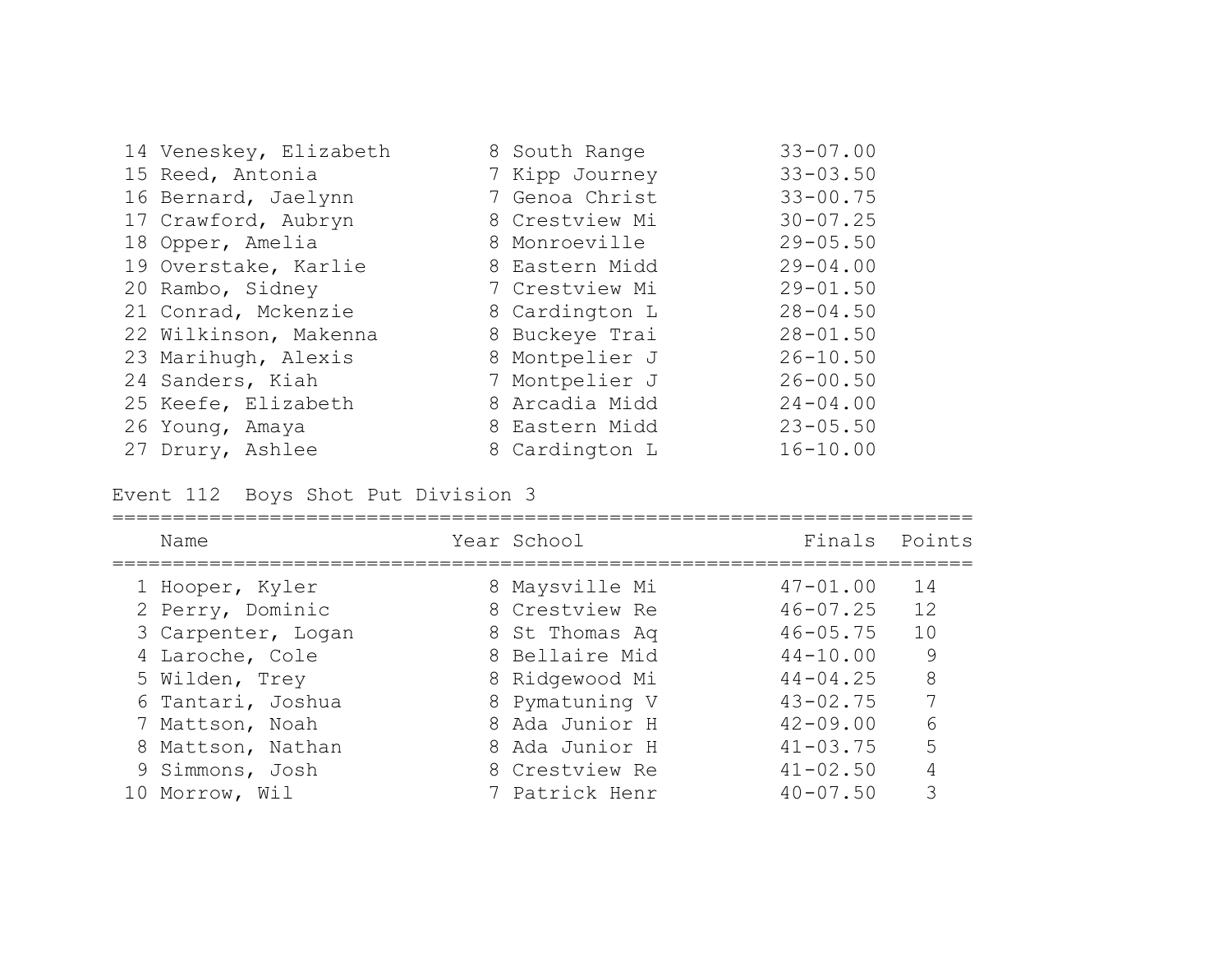| 11 Weiler, Riley                         | 8 Glenwood Jun | $40 - 02.00$ | 2            |
|------------------------------------------|----------------|--------------|--------------|
| 12 Roethlisberger, Hunter 8 Columbus Gro |                | $39 - 11.00$ | $\mathbf{1}$ |
| 13 Detrick, Collin                       | 8 Fort Loramie | $39 - 10.50$ |              |
| 14 Metz, Bryce                           | 8 Botkins Juni | $39 - 06.50$ |              |
| 15 Slater, John                          | 8 Bishop Flage | $38 - 09.00$ |              |
| 16 Gossman, Kelby                        | 8 Bishop Flage | $38 - 07.50$ |              |
| 17 Speck, Devin                          | 8 Cardington L | $36 - 07.00$ |              |
| 18 Massaro, David                        | 8 Greene Middl | $36 - 04.50$ |              |
| 19 Trimble, Tyrique                      | 8 Kipp Columbu | $35 - 06.25$ |              |
| 20 Goodnight, Austin                     | 8 Montpelier J | $35 - 03.00$ |              |
| 21 Brickner, Luke                        | 8 Calvert Juni | $34 - 10.00$ |              |
| 22 Hill, Jason                           | 8 Crestview Re | $33 - 09.25$ |              |
| 23 Hayes, Raphael                        | 8 Tree of Life | $33 - 06.50$ |              |
| 24 Gladieux, Matthew                     | 7 Archbold Mid | $33 - 02.25$ |              |
| 25 Trevino, Mason                        | 8 Cardington L | $32 - 10.50$ |              |
| 26 Stuart, James                         | 7 Crestview Mi | $32 - 09.00$ |              |
| 27 Barnes, Nick                          | 8 Colonel Craw | $32 - 05.50$ |              |
| 28 Wichman, Alec                         | 8 Xenia Christ | $29 - 09.50$ |              |
| 28 Hill, John                            | 8 Arcadia Midd | $29 - 09.50$ |              |
| 30 Stamper, Trevor                       | 7 Eastern Midd | $28 - 10.25$ |              |
| 31 Houston, Logan                        | 7 Eastern Midd | $28 - 03.50$ |              |
| 32 Nowling, Dontrell                     | 8 Heritage Mid | $26 - 11.25$ |              |
| 33 Olsen, Gunner                         | 8 Toledo St Pa | $26 - 07.50$ |              |

Event 113 Girls Discus Throw Division 3

| Name           |  | Year School    | Finals Points |  |
|----------------|--|----------------|---------------|--|
| 1 Homan, Grace |  | 8 Botkins Juni | $103 - 05$ 14 |  |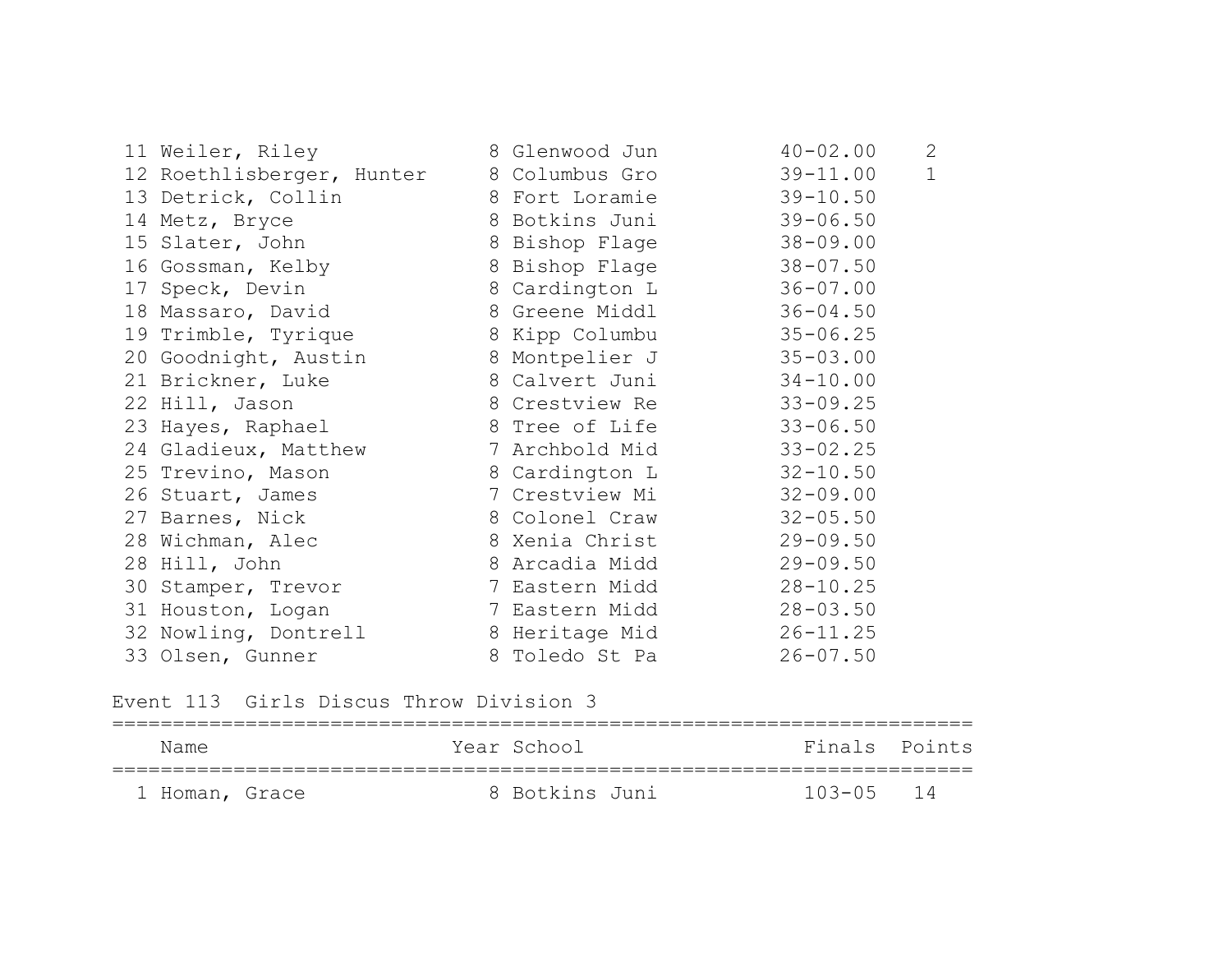| 2 Watkins, Samantha    | 8 Arcadia Midd | $99 - 07$ | 12             |
|------------------------|----------------|-----------|----------------|
| 3 Rigel, Claire        | 8 Leipsic Loca | $98 - 06$ | 10             |
| 4 Maag, Madisyn        | 8 Columbus Gro | $97 - 07$ | 9              |
| 5 Johnson, Jade        | 8 Newcomerstow | $92 - 04$ | 8              |
| 6 Rambo, Sidney        | 7 Crestview Mi | $91 - 06$ | $\overline{7}$ |
| 7 Brooker, Kiley       | 8 North Baltim | $89 - 10$ | $6\,$          |
| 8 Blue, Kalyn          | 8 Patrick Henr | $89 - 08$ | 5              |
| 9 Peters, Emily        | 8 Arcadia Midd | $89 - 02$ | $\overline{4}$ |
| 10 Crawford, Aubryn    | 8 Crestview Mi | $86 - 01$ | $\mathcal{S}$  |
| 11 Schoch, Andra       | 8 Mapleton Jun | $83 - 00$ | $\overline{2}$ |
| 12 Veneskey, Elizabeth | 8 South Range  | $78 - 02$ | $\mathbf 1$    |
| 13 Weekley, Alexis     | 8 Lordstown Ju | $77 - 00$ |                |
| 14 Sanders, Kiah       | 7 Montpelier J | $74 - 08$ |                |
| 15 Bernard, Jaelynn    | 7 Genoa Christ | $74 - 00$ |                |
| 16 Wiseman, Madelyn    | 8 Lehman Middl | $73 - 11$ |                |
| 17 Kennon, Kelsey      | 7 Mount Gilead | $71 - 10$ |                |
| 18 Sharp, Gabbi        | 8 Columbus Sch | $71 - 08$ |                |
| 19 Lorimer, Anna       | 7 Cardington L | $69 - 09$ |                |
| 20 Opper, Amelia       | 8 Monroeville  | $67 - 11$ |                |
| 21 Criblez, Lauren     | 8 Allen East M | $66 - 01$ |                |
| 22 Ramsey, Taylor      | 8 Caldwell Jun | $65 - 11$ |                |
| 23 Marihugh, Alexis    | 8 Montpelier J | $65 - 08$ |                |
| 24 Koehler, Jessica    | 8 Northridge M | $63 - 09$ |                |
| 25 Dowalter, Blake     | 7 Fredericktow | $59 - 00$ |                |
| 26 Keefe, Elizabeth    | 8 Arcadia Midd | $56 - 08$ |                |
| 27 Wilkinson, Makenna  | 8 Buckeye Trai | $56 - 04$ |                |
| -- Conrad, Mckenzie    | 8 Cardington L | FOUL      |                |

Event 114 Boys Discus Throw Division 3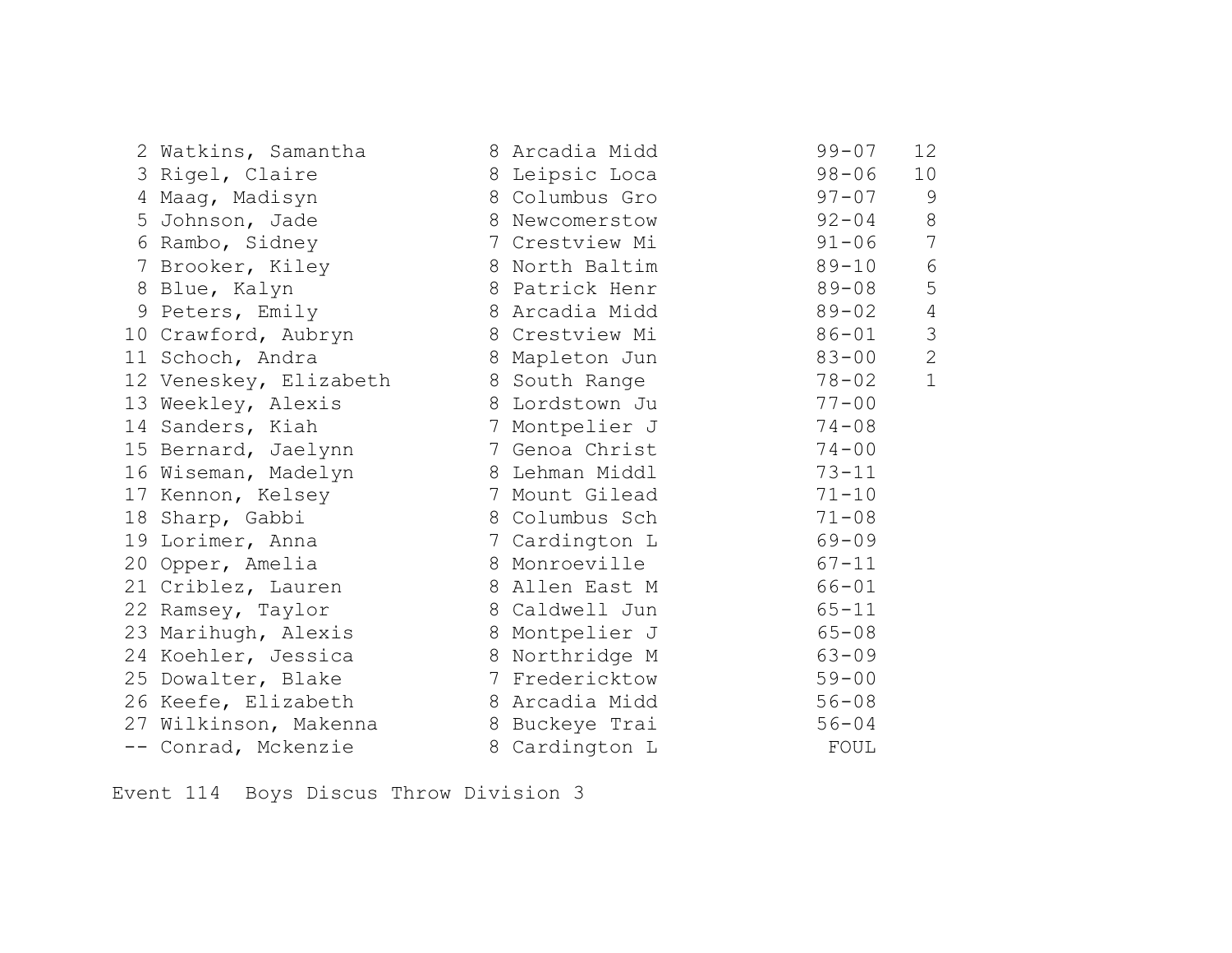|    | Name                 | Year School    | Finals Points |                |
|----|----------------------|----------------|---------------|----------------|
|    | 1 Massaro, David     | 8 Greene Middl | $130 - 04$    | 14             |
|    | 2 Weiler, Riley      | 8 Glenwood Jun | $128 - 04$    | 12             |
|    | 3 Mckinney, Nick     | 8 Mount Gilead | 122-11        | 10             |
|    | 4 Morrow, Wil        | 7 Patrick Henr | $121 - 08$    | 9              |
|    | 5 Mattson, Nathan    | 8 Ada Junior H | $117 - 01$    | $\,8\,$        |
|    | 6 Simmons, Josh      | 8 Crestview Re | $116 - 10$    | $\overline{7}$ |
|    | 7 Detrick, Collin    | 8 Fort Loramie | $111 - 10$    | $6\,$          |
|    | 8 Carpenter, Logan   | 8 St Thomas Aq | $110 - 03$    | 5              |
|    | 9 Metz, Bryce        | 8 Botkins Juni | $110 - 01$    | $\sqrt{4}$     |
| 10 | Hayes, Raphael       | 8 Tree of Life | $106 - 10$    | $\mathfrak{Z}$ |
|    | 11 Gladieux, Matthew | 7 Archbold Mid | $105 - 11$    | $\overline{2}$ |
|    | 12 Trevino, Mason    | 8 Cardington L | $103 - 07$    | $\mathbf{1}$   |
|    | 13 Houston, Logan    | 7 Eastern Midd | $102 - 04$    |                |
|    | 14 Brandewie, Nick   | 7 Fort Loramie | $102 - 00$    |                |
|    | 15 Stuart, James     | 7 Crestview Mi | $J102 - 00$   |                |
|    | 16 Mitchell, Preston | 7 St Thomas Aq | $J102 - 00$   |                |
|    | 17 Hill, John        | 8 Arcadia Midd | $101 - 10$    |                |
|    | 18 Olsen, Gunner     | 8 Toledo St Pa | $93 - 07$     |                |
|    | 19 Barnes, Nick      | 8 Colonel Craw | $93 - 02$     |                |
|    | 20 Speck, Devin      | 8 Cardington L | $92 - 10$     |                |
|    | 21 Mattson, Noah     | 8 Ada Junior H | $92 - 06$     |                |
|    | 22 Brickner, Luke    | 8 Calvert Juni | $88 - 01$     |                |
|    | 23 Slater, John      | 8 Bishop Flage | $84 - 11$     |                |
|    | 24 Goodnight, Austin | 8 Montpelier J | $83 - 11$     |                |
|    | 25 Nowling, Dontrell | 8 Heritage Mid | $70 - 06$     |                |
|    | 26 Stamper, Trevor   | 7 Eastern Midd | $68 - 02$     |                |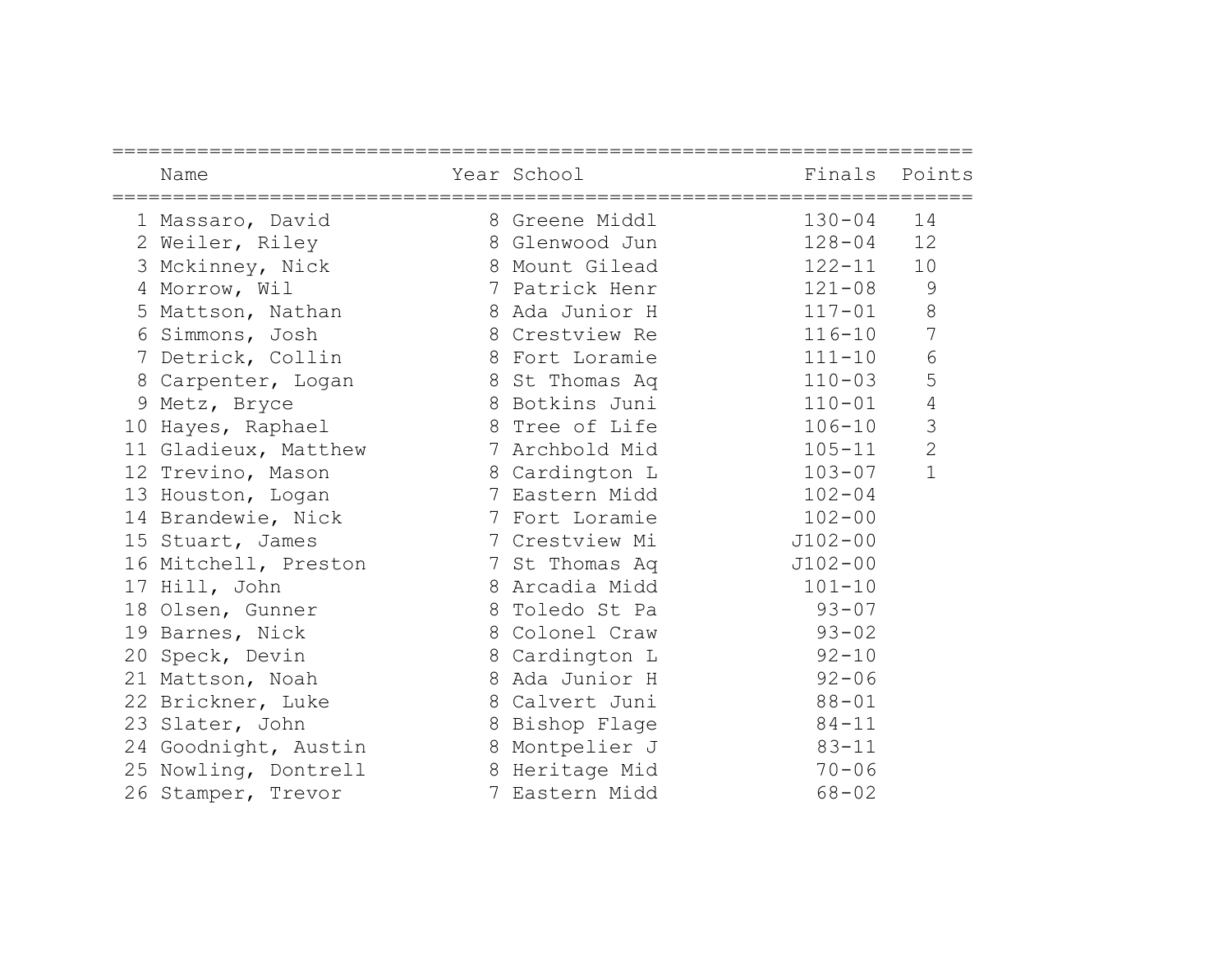| 27 Gossman, Kelby |  | 8 Bishop Flage | 66-07     |
|-------------------|--|----------------|-----------|
| 28 Wichman, Alec  |  | 8 Xenia Christ | $51 - 01$ |
| -- Laroche, Cole  |  | 8 Bellaire Mid | FOUL      |

Event 115 Mixed 100 Meter Dash Wheelchair Division 3

| Name             | Year School     | Finals Points |
|------------------|-----------------|---------------|
| 1 Rine, Eric     | M8 Bowling Gree | 22.49         |
| 2 Murphy, Taylor | W7 Hamilton Mid | 28.53         |
| 3 Zepfel, Lyssa  | W8 Genoa Middle | 31.68         |

Event 116 Mixed 400 Meter Dash Wheelchair Division 3

| Name             | Year School     | Finals Points |
|------------------|-----------------|---------------|
| 1 Rine, Eric     | M8 Bowling Gree | 1:13.41       |
| 2 Murphy, Taylor | W7 Hamilton Mid | 1:37.87       |
| 3 Zepfel, Lyssa  | W8 Genoa Middle | 2:12.15       |

Event 117 Mixed 800 Meter Dash Wheelchair Division 3

| Name                                                | Year School                                           | Finals Points                 |
|-----------------------------------------------------|-------------------------------------------------------|-------------------------------|
| 1 Rine, Eric<br>2 Murphy, Taylor<br>3 Zepfel, Lyssa | M8 Bowling Gree<br>W7 Hamilton Mid<br>W8 Genoa Middle | 2:29.52<br>3:20.41<br>5:00.54 |